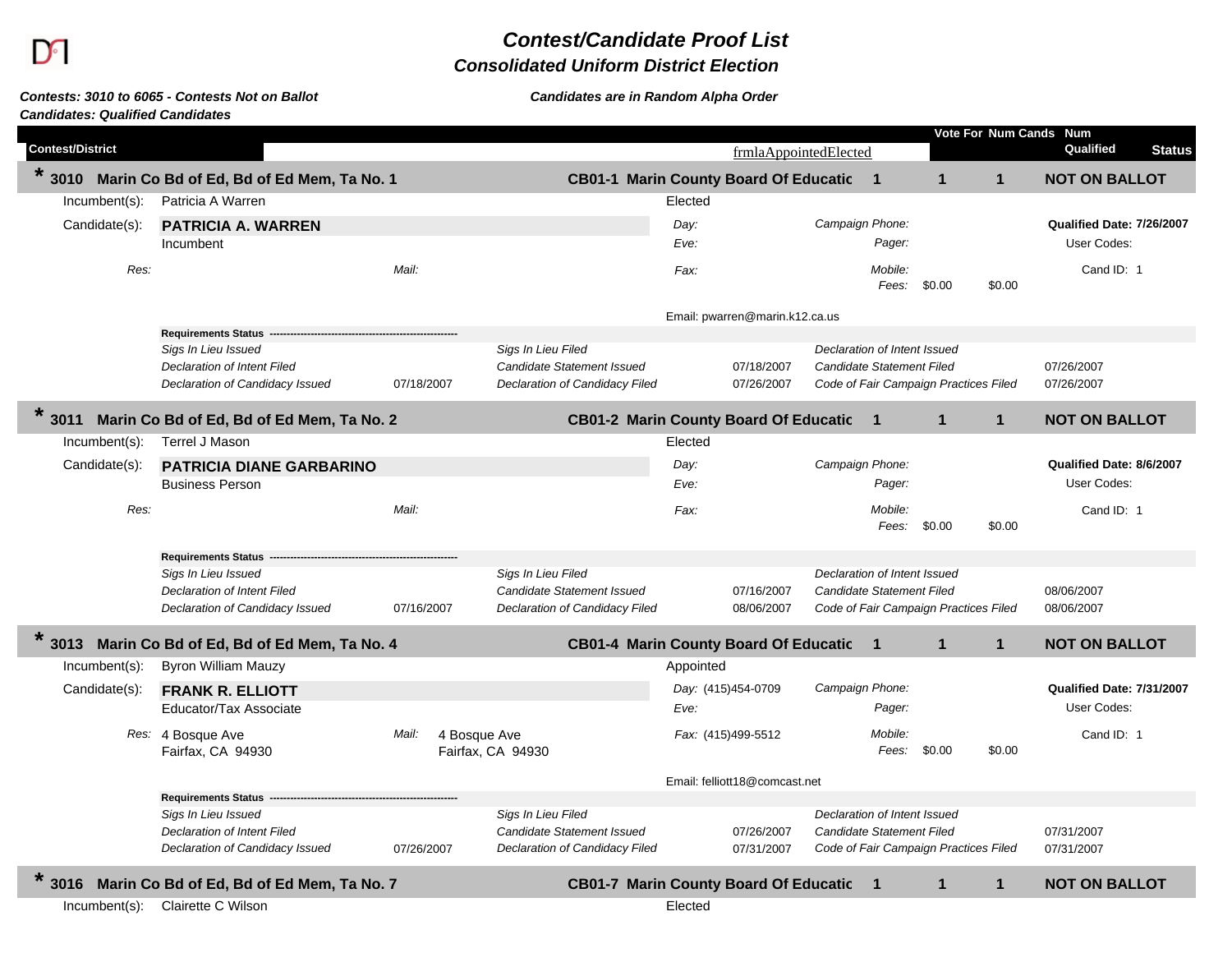| Candidate(s):  | <b>CLAIRETTE C. WILSON</b>                                            |            |                                                                     | Day:      |                                | Campaign Phone:                                                    |              |              |              | Qualified Date: 7/16/2007 |
|----------------|-----------------------------------------------------------------------|------------|---------------------------------------------------------------------|-----------|--------------------------------|--------------------------------------------------------------------|--------------|--------------|--------------|---------------------------|
|                | Incumbent                                                             |            |                                                                     | Eve:      |                                | Pager:                                                             |              |              |              | User Codes:               |
| Res:           |                                                                       | Mail:      |                                                                     | Fax:      |                                | Mobile:                                                            | Fees:        | \$0.00       | \$0.00       | Cand ID: 1                |
| 3016           | Marin Co Bd of Ed, Bd of Ed Mem, Ta No. 7                             |            |                                                                     |           |                                | 1                                                                  |              | $\mathbf{1}$ | $\mathbf{1}$ | <b>NOT ON BALLOT</b>      |
|                | <b>Requirements Status</b>                                            |            |                                                                     |           |                                |                                                                    |              |              |              |                           |
|                | Sigs In Lieu Issued<br><b>Declaration of Intent Filed</b>             |            | Sigs In Lieu Filed<br><b>Candidate Statement Issued</b>             |           |                                | Declaration of Intent Issued<br>Candidate Statement Filed          |              |              |              |                           |
|                | Declaration of Candidacy Issued                                       | 07/16/2007 | Declaration of Candidacy Filed                                      |           | 07/16/2007                     | Code of Fair Campaign Practices Filed                              |              |              |              | 07/16/2007                |
| $\ast$<br>3022 | Novato Unif School Dist, Governing Board Member                       |            | <b>SC10-0 Novato Unified School District</b>                        |           |                                | 4                                                                  |              | 4            | 4            | <b>NOT ON BALLOT</b>      |
| Incumbent(s):  | Aaron Lamar Brown                                                     |            |                                                                     | Elected   |                                |                                                                    |              |              |              |                           |
|                | Deborah Annette Butler                                                |            |                                                                     | Appointed |                                |                                                                    |              |              |              |                           |
|                | Cindi Clinton                                                         |            |                                                                     | Elected   |                                |                                                                    |              |              |              |                           |
|                | <b>Ross Millerick</b>                                                 |            |                                                                     | Elected   |                                |                                                                    |              |              |              |                           |
| Candidate(s):  | <b>DEBORAH BUTLER</b>                                                 |            |                                                                     |           | Day: (415)884-9268             | Campaign Phone:                                                    |              |              |              | Qualified Date: 7/25/2007 |
|                | Appointed Incumbent                                                   |            |                                                                     | Eve:      |                                | Pager:                                                             |              |              |              | User Codes:               |
|                | Res: 44 Marblehead Ln                                                 | Mail:      | 44 Marblehead Ln                                                    | Fax:      |                                | Mobile:                                                            |              |              |              | Cand ID: 1                |
|                | Novato, CA 94949                                                      |            | Novato, CA 94949                                                    |           |                                |                                                                    | Fees:        | \$0.00       | \$0.00       |                           |
|                | <b>Requirements Status</b>                                            |            |                                                                     |           |                                |                                                                    |              |              |              |                           |
|                | Sigs In Lieu Issued                                                   |            | Sigs In Lieu Filed                                                  |           |                                | Declaration of Intent Issued                                       |              |              |              |                           |
|                | Declaration of Intent Filed                                           |            | Candidate Statement Issued                                          |           | 07/16/2007                     | Candidate Statement Filed                                          |              |              |              | 07/25/2007                |
|                | Declaration of Candidacy Issued                                       | 07/16/2007 | Declaration of Candidacy Filed                                      |           | 07/25/2007                     | Code of Fair Campaign Practices Filed                              |              |              |              | 07/25/2007                |
|                | <b>ROSS MILLERICK</b>                                                 |            |                                                                     | Day:      |                                | Campaign Phone:                                                    |              |              |              | Qualified Date: 8/6/2007  |
|                | Incumbent                                                             |            |                                                                     | Eve:      |                                | Pager:                                                             |              |              |              | User Codes:               |
| Res:           |                                                                       | Mail:      |                                                                     | Fax:      |                                | Mobile:                                                            |              |              |              | Cand ID: 4                |
|                |                                                                       |            |                                                                     |           |                                |                                                                    | Fees:        | \$0.00       | \$0.00       |                           |
|                | <b>Requirements Status</b>                                            |            |                                                                     |           |                                |                                                                    |              |              |              |                           |
|                | Sigs In Lieu Issued                                                   |            | Sigs In Lieu Filed                                                  |           |                                | Declaration of Intent Issued                                       |              |              |              |                           |
|                | <b>Declaration of Intent Filed</b><br>Declaration of Candidacy Issued | 07/25/2007 | <b>Candidate Statement Issued</b><br>Declaration of Candidacy Filed |           | 07/25/2007<br>08/06/2007       | Candidate Statement Filed<br>Code of Fair Campaign Practices Filed |              |              |              | 08/06/2007<br>08/06/2007  |
|                | <b>CINDI CLINTON</b>                                                  |            |                                                                     | Day:      |                                | Campaign Phone:                                                    |              |              |              | Qualified Date: 8/10/2007 |
|                | Incumbent                                                             |            |                                                                     | Eve:      |                                | Pager:                                                             |              |              |              | User Codes:               |
| Res:           |                                                                       | Mail:      |                                                                     | Fax:      |                                | Mobile:                                                            |              |              |              | Cand ID: 3                |
|                |                                                                       |            |                                                                     |           |                                |                                                                    | Fees: \$0.00 |              | \$0.00       |                           |
|                |                                                                       |            |                                                                     |           | Email: mikeclinton@comcast.net |                                                                    |              |              |              |                           |
|                | <b>Requirements Status</b><br>Sigs In Lieu Issued                     |            | Sigs In Lieu Filed                                                  |           |                                | Declaration of Intent Issued                                       |              |              |              |                           |
|                | <b>Declaration of Intent Filed</b>                                    |            | <b>Candidate Statement Issued</b>                                   |           | 07/23/2007                     | Candidate Statement Filed                                          |              |              |              | 08/10/2007                |
|                | Declaration of Candidacy Issued                                       | 07/23/2007 | Declaration of Candidacy Filed                                      |           | 08/10/2007                     | Code of Fair Campaign Practices Filed                              |              |              |              | 08/10/2007                |
|                | <b>TOM COOPER</b>                                                     |            |                                                                     |           | Day: (415)897-6979             | Campaign Phone:                                                    |              |              |              | Qualified Date: 8/10/2007 |
|                | Regional Manager                                                      |            |                                                                     | Eve:      |                                | Pager:                                                             |              |              |              | User Codes:               |
| Res:           |                                                                       | Mail:      |                                                                     | Fax:      |                                | Mobile:                                                            |              |              |              | Cand ID: 2                |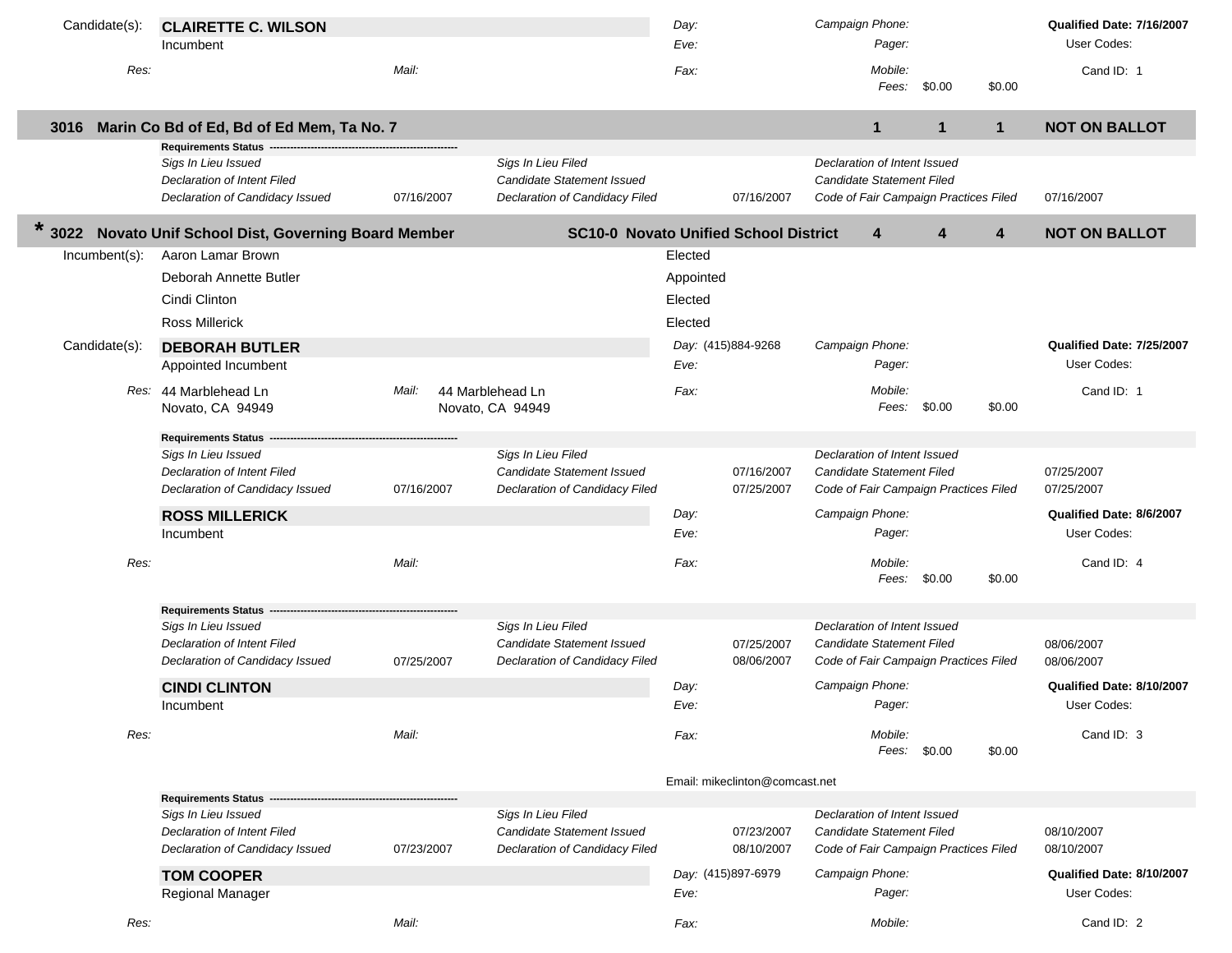| Candidate(s):                             | Damon Connolly<br><b>KRISTIANA RAUBE</b><br>Professor                                                                                         |                    |                                                                                           | Elected<br>Eve:                    | Day: (415)479-9656           | Campaign Phone:                                                              | Pager:                     |                                       |                | Qualified Date: 8/15/2007<br>User Codes:                             |
|-------------------------------------------|-----------------------------------------------------------------------------------------------------------------------------------------------|--------------------|-------------------------------------------------------------------------------------------|------------------------------------|------------------------------|------------------------------------------------------------------------------|----------------------------|---------------------------------------|----------------|----------------------------------------------------------------------|
| $\star$<br>3037<br>$Incumbent(s)$ :       | Dixie School District, Governing Board Member<br>Andrew R Hyman                                                                               |                    | <b>SC01-0 Dixie School District</b>                                                       | Elected                            |                              |                                                                              | $\mathbf{2}$               | $\mathbf{2}$                          | $\mathbf{2}$   | <b>NOT ON BALLOT</b>                                                 |
|                                           | <b>Requirements Status -</b><br>Sigs In Lieu Issued<br>Declaration of Intent Filed<br>Declaration of Candidacy Issued                         | 07/16/2007         | Sigs In Lieu Filed<br>Candidate Statement Issued<br>Declaration of Candidacy Filed        |                                    | 07/16/2007<br>07/16/2007     | Declaration of Intent Issued<br>Candidate Statement Filed                    |                            | Code of Fair Campaign Practices Filed |                | 07/16/2007<br>07/16/2007                                             |
| Res:                                      |                                                                                                                                               | Mail:              |                                                                                           | Fax:                               |                              |                                                                              | Mobile:<br>Fees:           | \$0.00                                | \$0.00         | Cand ID: 2                                                           |
|                                           | Sigs In Lieu Issued<br>Declaration of Intent Filed<br>Declaration of Candidacy Issued<br><b>CINDY MC CAULEY</b><br><b>Community Volunteer</b> | 07/16/2007         | Sigs In Lieu Filed<br><b>Candidate Statement Issued</b><br>Declaration of Candidacy Filed | Day:<br>Eve:                       | 07/16/2007<br>07/16/2007     | Declaration of Intent Issued<br>Candidate Statement Filed<br>Campaign Phone: | Pager:                     | Code of Fair Campaign Practices Filed |                | 07/16/2007<br>07/16/2007<br>Qualified Date: 7/16/2007<br>User Codes: |
|                                           | <b>Requirements Status</b>                                                                                                                    |                    |                                                                                           |                                    | Email: rwalterca@comcast.net |                                                                              |                            |                                       |                |                                                                      |
| $Incumbent(s)$ :<br>Candidate(s):<br>Res: | <b>Bob Walter</b><br>Jill Horlick Sampson<br><b>BOB WALTER</b><br>Incumbent                                                                   | Mail:              |                                                                                           | Elected<br>Elected<br>Day:<br>Eve: | Fax: (415)456-3535           | Campaign Phone:                                                              | Pager:<br>Mobile:<br>Fees: | \$0.00                                | \$0.00         | Qualified Date: 7/16/2007<br>User Codes:<br>Cand ID: 1               |
| $\ast$<br>3032                            | Tamalpais Union Hs Dist, Governing Board Member                                                                                               |                    | HS02-0 Tamalpais Union High School Di 2                                                   |                                    |                              |                                                                              |                            | 3                                     | 2 <sup>2</sup> | <b>NOT ON BALLOT</b>                                                 |
|                                           | Requirements Status -<br>Sigs In Lieu Issued<br>Declaration of Intent Filed<br>Declaration of Candidacy Issued                                | 07/16/2007         | Sigs In Lieu Filed<br><b>Candidate Statement Issued</b><br>Declaration of Candidacy Filed |                                    | 07/16/2007                   | Declaration of Intent Issued<br><b>Candidate Statement Filed</b>             |                            | Code of Fair Campaign Practices Filed |                | 07/16/2007                                                           |
| Candidate(s):                             | <b>TIMOTHY DONIEL FURLONG</b><br>Incumbent<br>Res: 200 Cerini Rd<br>Tomales, CA 94971                                                         | Mail:<br>PO Box 47 | Tomales CA 94971-0047                                                                     | Eve:<br>Fax:                       | Day: 707-878-2519            | Campaign Phone:                                                              | Pager:<br>Mobile:<br>Fees: | \$0.00                                | \$0.00         | Qualified Date: 7/16/2007<br>User Codes:<br>Cand ID: 1               |
| 3026<br>Incumbent(s):                     | Shoreline Unif Sch Dist, Governing Bd Mem, Ta 2<br><b>Timothy Doniel Furlong</b>                                                              |                    | <b>SC18-0 Shoreline Unified School District</b>                                           | Elected                            |                              |                                                                              | $\mathbf 1$                | $\mathbf{1}$                          | $\mathbf{1}$   | <b>NOT ON BALLOT</b>                                                 |
| 3026                                      | Shoreline Unif Sch Dist, Governing Bd Mem, Ta 2                                                                                               |                    | <b>SC18-0 Shoreline Unified School District</b>                                           |                                    |                              |                                                                              | $\mathbf 1$                | $\mathbf 1$                           | 1              | <b>NOT ON BALLOT</b>                                                 |
|                                           | Requirements Status -<br>Sigs In Lieu Issued<br>Declaration of Intent Filed<br>Declaration of Candidacy Issued                                | 07/17/2007         | Sigs In Lieu Filed<br><b>Candidate Statement Issued</b><br>Declaration of Candidacy Filed |                                    | 07/17/2007<br>08/10/2007     | Declaration of Intent Issued<br><b>Candidate Statement Filed</b>             |                            | Code of Fair Campaign Practices Filed |                | 08/10/2007<br>08/10/2007                                             |
|                                           |                                                                                                                                               |                    |                                                                                           |                                    |                              |                                                                              |                            |                                       |                |                                                                      |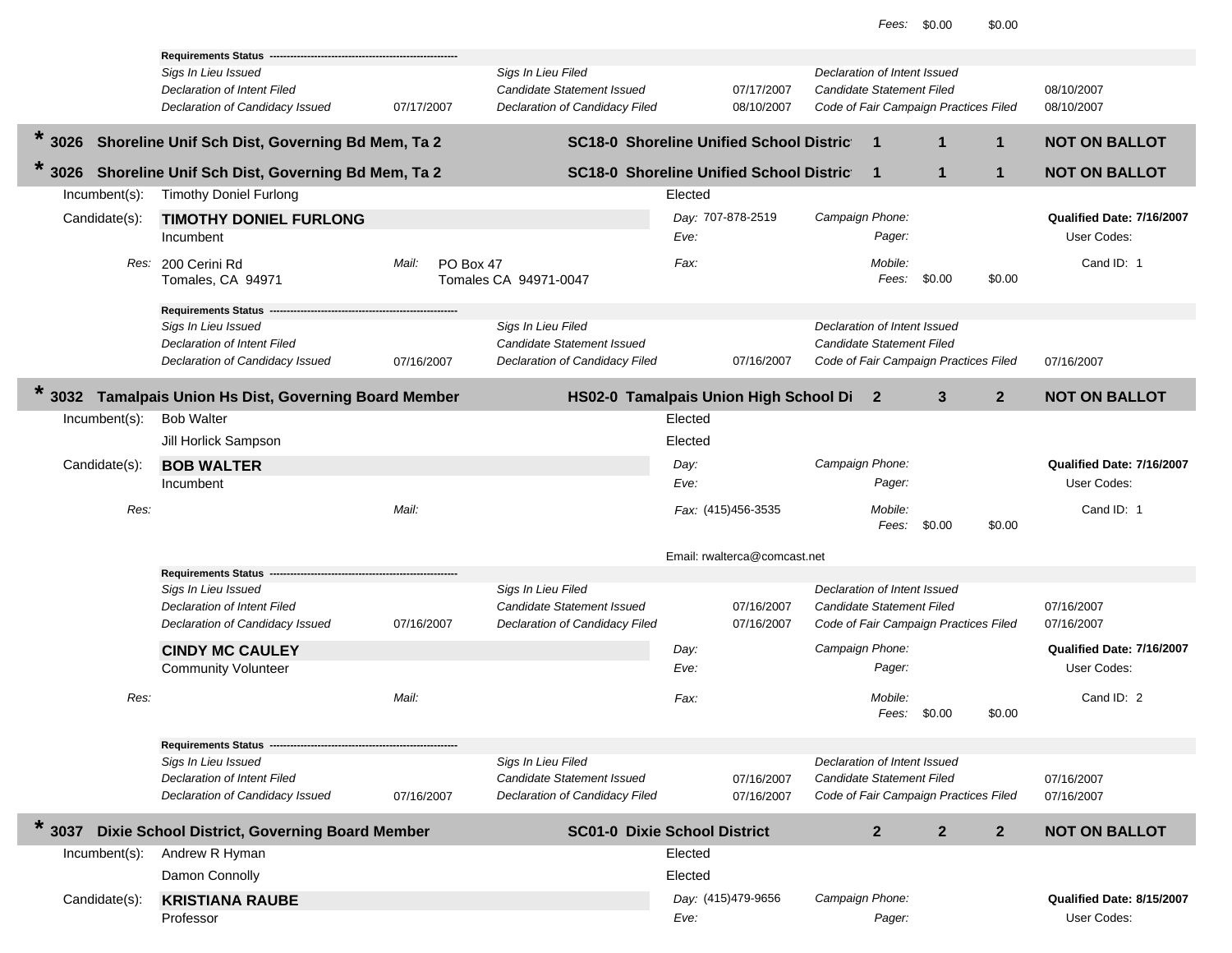|                  | Res: 7 Silver Pine Ter<br>San Rafael, CA 94903                                        | Mail:      | 7 Silver Pine Ter<br>San Rafael, CA 94903                                          | Fax:                                    | Mobile:<br>Fees:                                                                                   | \$0.00<br>\$0.00                 | Cand ID: 2                               |
|------------------|---------------------------------------------------------------------------------------|------------|------------------------------------------------------------------------------------|-----------------------------------------|----------------------------------------------------------------------------------------------------|----------------------------------|------------------------------------------|
|                  | <b>Requirements Status</b>                                                            |            |                                                                                    |                                         |                                                                                                    |                                  |                                          |
|                  | Sigs In Lieu Issued<br>Declaration of Intent Filed<br>Declaration of Candidacy Issued | 08/10/2007 | Sigs In Lieu Filed<br>Candidate Statement Issued<br>Declaration of Candidacy Filed | 08/10/2007<br>08/15/2007                | Declaration of Intent Issued<br>Candidate Statement Filed<br>Code of Fair Campaign Practices Filed |                                  | 08/15/2007<br>08/15/2007                 |
|                  | <b>ANDREW HYMAN</b>                                                                   |            |                                                                                    | Day: (415)492-1837                      | Campaign Phone:                                                                                    |                                  | Qualified Date: 8/8/2007                 |
|                  | Incumbent                                                                             |            |                                                                                    | Eve:                                    | Pager:                                                                                             |                                  | User Codes:                              |
|                  | Res: 15 Mount Tenaya Dr<br>San Rafael, CA 94903                                       | Mail:      | 15 Mount Tenaya Dr<br>San Rafael, CA 94903                                         | Fax:                                    | Mobile:<br>Fees:                                                                                   | \$0.00<br>\$0.00                 | Cand ID: 1                               |
| 3037             | Dixie School District, Governing Board Member                                         |            |                                                                                    |                                         | $\overline{2}$                                                                                     | 2 <sup>2</sup><br>2 <sup>2</sup> | <b>NOT ON BALLOT</b>                     |
|                  | <b>Requirements Status</b><br>Sigs In Lieu Issued                                     |            | Sigs In Lieu Filed                                                                 |                                         | Declaration of Intent Issued                                                                       |                                  |                                          |
|                  | Declaration of Intent Filed                                                           |            | Candidate Statement Issued                                                         | 07/24/2007                              | Candidate Statement Filed                                                                          |                                  | 08/08/2007                               |
|                  | Declaration of Candidacy Issued                                                       | 07/24/2007 | Declaration of Candidacy Filed                                                     | 08/08/2007                              | Code of Fair Campaign Practices Filed                                                              |                                  | 08/08/2007                               |
| $\star$<br>3041  | Laguna Jt School Dist, Governing Board Member                                         |            |                                                                                    | SC04-0 Laguna Joint School District     | $\mathbf{1}$                                                                                       | $\mathbf 1$<br>$\mathbf{1}$      | <b>NOT ON BALLOT</b>                     |
| Incumbent(s):    | Keith Alan Soreng                                                                     |            |                                                                                    | Elected                                 |                                                                                                    |                                  |                                          |
| Candidate(s):    | <b>KEITH ALAN SORENG</b><br>Incumbent                                                 |            |                                                                                    | Day: (707)778-2034<br>Eve:              | Campaign Phone:<br>Pager:                                                                          |                                  | Qualified Date: 8/10/2007<br>User Codes: |
|                  | Res: 2505 Chileno Valley Rd<br>Petaluma, CA 94952                                     | Mail:      | 2505 Chileno Valley Rd<br>Petaluma, CA 94952                                       | Fax:                                    | Mobile:<br>Fees:                                                                                   | \$0.00<br>\$0.00                 | Cand ID: 1                               |
|                  | <b>Requirements Status</b>                                                            |            |                                                                                    |                                         |                                                                                                    |                                  |                                          |
|                  | Sigs In Lieu Issued                                                                   |            | Sigs In Lieu Filed                                                                 |                                         | Declaration of Intent Issued                                                                       |                                  |                                          |
|                  | Declaration of Intent Filed<br>Declaration of Candidacy Issued                        | 08/10/2007 | <b>Candidate Statement Issued</b><br>Declaration of Candidacy Filed                | 08/10/2007                              | Candidate Statement Filed<br>Code of Fair Campaign Practices Filed                                 |                                  | 08/10/2007                               |
|                  |                                                                                       |            |                                                                                    |                                         |                                                                                                    |                                  |                                          |
| 3042             | Lagunitas School Dist, Gov Brd Mem, Short Term                                        |            |                                                                                    | <b>SC05-0 Lagunitas School District</b> | $\mathbf{1}$                                                                                       | $\mathbf 1$<br>$\mathbf{1}$      | <b>NOT ON BALLOT</b>                     |
| Incumbent(s):    | Stephen John Rebscher                                                                 |            |                                                                                    | Appointed                               |                                                                                                    |                                  |                                          |
| Candidate(s):    | <b>STEPHEN JOHN REBSCHER</b><br>Appointed Incumbent                                   |            |                                                                                    | Day: (415)488-0218<br>Eve:              | Campaign Phone:<br>Pager:                                                                          |                                  | Qualified Date: 8/7/2007<br>User Codes:  |
| Res:             |                                                                                       | Mail:      | PO Box 1021<br>Woodacre CA 94973-1021                                              | Fax:                                    | Mobile:<br>Fees:                                                                                   | \$0.00<br>\$0.00                 | Cand ID: 1                               |
|                  | <b>Requirements Status</b>                                                            |            |                                                                                    |                                         |                                                                                                    |                                  |                                          |
|                  | Sigs In Lieu Issued                                                                   |            | Sigs In Lieu Filed                                                                 |                                         | Declaration of Intent Issued                                                                       |                                  |                                          |
|                  | <b>Declaration of Intent Filed</b><br>Declaration of Candidacy Issued                 | 08/06/2007 | Candidate Statement Issued<br>Declaration of Candidacy Filed                       | 08/06/2007                              | Candidate Statement Filed<br>Code of Fair Campaign Practices Filed                                 |                                  | 08/06/2007                               |
| $\star$<br>3043  | Lagunitas School Dist, Gov Brd Mem, Full Term                                         |            |                                                                                    | <b>SC05-0 Lagunitas School District</b> | $\mathbf{2}$                                                                                       | $\mathbf{2}$<br>2 <sup>2</sup>   | <b>NOT ON BALLOT</b>                     |
| $Incumbent(s)$ : | Denise Bohman                                                                         |            |                                                                                    | Elected                                 |                                                                                                    |                                  |                                          |
|                  | <b>Richard Charles Carroll Sloan</b>                                                  |            |                                                                                    | Elected                                 |                                                                                                    |                                  |                                          |
| Candidate(s):    | <b>RICHARD CARROLL SLOAN</b>                                                          |            |                                                                                    | Day:                                    | Campaign Phone:                                                                                    |                                  | Qualified Date: 8/10/2007                |
|                  | <b>Builder</b>                                                                        |            |                                                                                    | Eve:                                    | Pager:                                                                                             |                                  | User Codes:                              |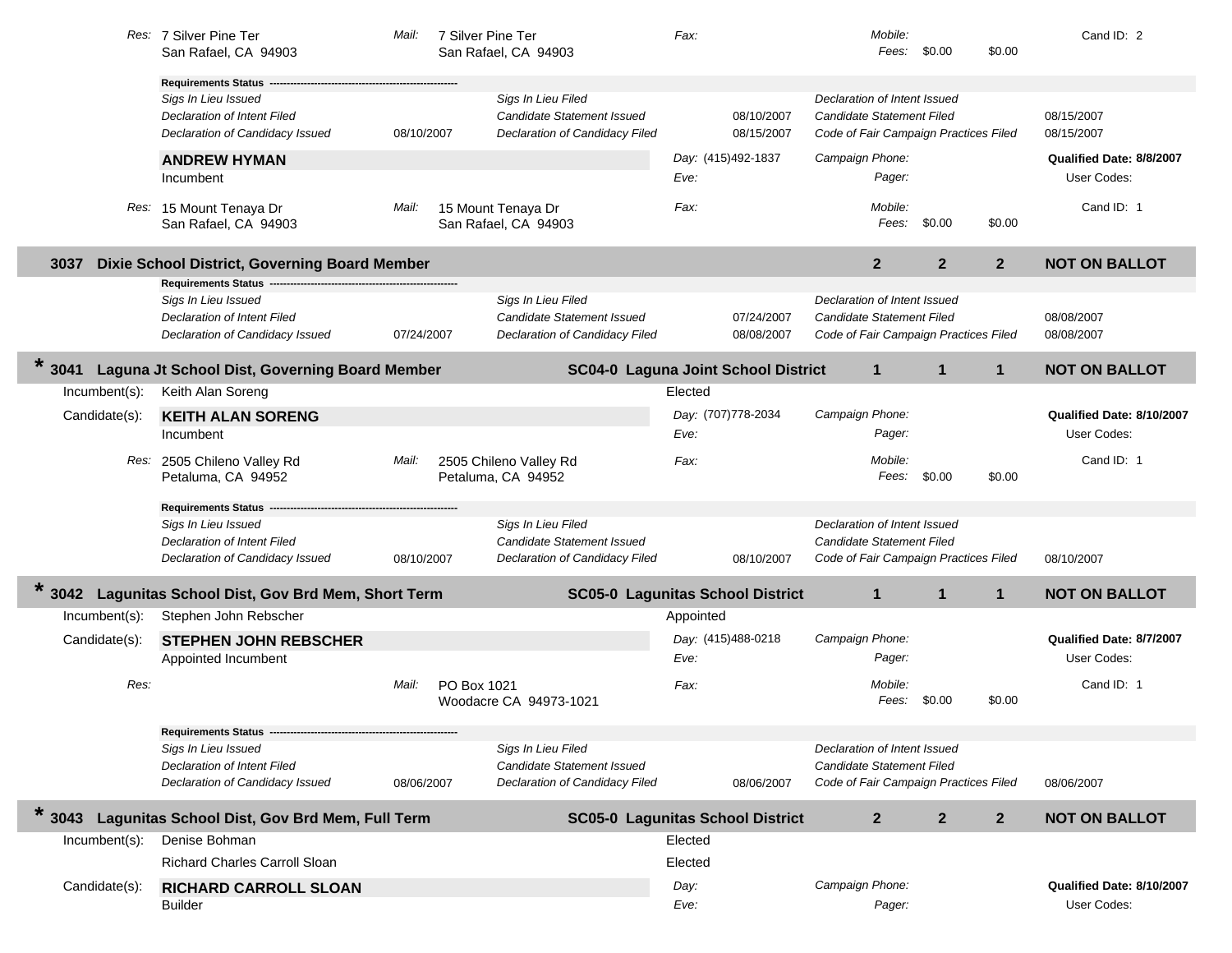| Res:             |                                                                                       | Mail:      | PO Box 272 | Woodacre CA 94973-0272                                                                    | Fax:         |                                | Mobile:<br>Fees:                                                                                   | \$0.00         | \$0.00         | Cand ID: 1                               |
|------------------|---------------------------------------------------------------------------------------|------------|------------|-------------------------------------------------------------------------------------------|--------------|--------------------------------|----------------------------------------------------------------------------------------------------|----------------|----------------|------------------------------------------|
|                  |                                                                                       |            |            |                                                                                           |              | Email: r.sloan@comcast.net     |                                                                                                    |                |                |                                          |
|                  | Requirements Status -<br>Sigs In Lieu Issued<br><b>Declaration of Intent Filed</b>    |            |            | Sigs In Lieu Filed<br>Candidate Statement Issued                                          |              | 07/16/2007                     | Declaration of Intent Issued<br>Candidate Statement Filed                                          |                |                |                                          |
|                  | Declaration of Candidacy Issued                                                       | 07/16/2007 |            | Declaration of Candidacy Filed                                                            |              | 08/10/2007                     | Code of Fair Campaign Practices Filed                                                              |                |                | 08/10/2007                               |
|                  | <b>DENISE ANN SANTA CRUZ-BOHMAN</b><br>Incumbent                                      |            |            |                                                                                           | Eve:         | Day: (415)488-1246             | Campaign Phone:<br>Pager:                                                                          |                |                | Qualified Date: 8/10/2007<br>User Codes: |
|                  | Res: 6700 Sir Francis Drake Blvd Apt 8<br>Forest Knolls, CA 94933                     | Mail:      | PO Box 595 | Forest Knolls CA 94933-0595                                                               |              | Fax: (415)488-1246             | Mobile:<br>Fees:                                                                                   | \$0.00         | \$0.00         | Cand ID: 2                               |
|                  |                                                                                       |            |            |                                                                                           |              | Email: dbohman@marin.k12.ca.us |                                                                                                    |                |                |                                          |
| 3043             | Lagunitas School Dist, Gov Brd Mem, Full Term                                         |            |            |                                                                                           |              |                                | 2 <sup>2</sup>                                                                                     | $\overline{2}$ | $\overline{2}$ | <b>NOT ON BALLOT</b>                     |
|                  | Requirements Status --                                                                |            |            |                                                                                           |              |                                |                                                                                                    |                |                |                                          |
|                  | Sigs In Lieu Issued<br>Declaration of Intent Filed<br>Declaration of Candidacy Issued | 07/30/2007 |            | Sigs In Lieu Filed<br>Candidate Statement Issued<br>Declaration of Candidacy Filed        |              | 07/30/2007<br>08/10/2007       | Declaration of Intent Issued<br>Candidate Statement Filed<br>Code of Fair Campaign Practices Filed |                |                | 08/10/2007                               |
| $\ast$<br>3045   | Larkspur School District, Governing Board Member                                      |            |            | <b>SC06-0 Larkspur School District</b>                                                    |              |                                | $\mathbf{2}$                                                                                       | $\mathbf{2}$   | $\mathbf{2}$   | <b>NOT ON BALLOT</b>                     |
| $Incumbent(s)$ : | Kevin Whitney Mangan                                                                  |            |            |                                                                                           | Elected      |                                |                                                                                                    |                |                |                                          |
|                  | Michael Alan Futterman                                                                |            |            |                                                                                           | Elected      |                                |                                                                                                    |                |                |                                          |
| Candidate(s):    | <b>SHERI MOWBRAY</b><br><b>Business Owner/Parent</b>                                  |            |            |                                                                                           | Day:<br>Eve: |                                | Campaign Phone:<br>Pager:                                                                          |                |                | Qualified Date: 7/25/2007<br>User Codes: |
| Res:             |                                                                                       | Mail:      |            |                                                                                           | Fax:         |                                | Mobile:<br>Fees:                                                                                   | \$0.00         | \$0.00         | Cand ID: 1                               |
|                  |                                                                                       |            |            |                                                                                           |              | Email: sheri@mogomarketing.com |                                                                                                    |                |                |                                          |
|                  | Requirements Status --                                                                |            |            |                                                                                           |              |                                |                                                                                                    |                |                |                                          |
|                  | Sigs In Lieu Issued<br>Declaration of Intent Filed<br>Declaration of Candidacy Issued | 07/16/2007 |            | Sigs In Lieu Filed<br>Candidate Statement Issued<br>Declaration of Candidacy Filed        |              | 07/16/2007<br>07/25/2007       | Declaration of Intent Issued<br>Candidate Statement Filed<br>Code of Fair Campaign Practices Filed |                |                | 07/25/2007<br>07/25/2007                 |
|                  | <b>KEVIN WHITNEY MANGAN</b>                                                           |            |            |                                                                                           |              | Day: (415)765-2920             | Campaign Phone:                                                                                    |                |                | Qualified Date: 8/3/2007                 |
|                  | Incumbent                                                                             |            |            |                                                                                           | Eve:         |                                | Pager:                                                                                             |                |                | User Codes:                              |
|                  | Res: 17 Council Crest Dr<br>Corte Madera, CA 94925                                    | Mail:      |            | 17 Council Crest Dr<br>Corte Madera, CA 94925                                             | Fax:         |                                | Mobile:<br>Fees: \$0.00                                                                            |                | \$0.00         | Cand ID: 2                               |
|                  | <b>Requirements Status</b>                                                            |            |            |                                                                                           |              |                                |                                                                                                    |                |                |                                          |
|                  | Sigs In Lieu Issued<br>Declaration of Intent Filed<br>Declaration of Candidacy Issued | 08/03/2007 |            | Sigs In Lieu Filed<br><b>Candidate Statement Issued</b><br>Declaration of Candidacy Filed |              | 08/03/2007                     | Declaration of Intent Issued<br>Candidate Statement Filed<br>Code of Fair Campaign Practices Filed |                |                | 08/03/2007                               |
| $\ast$<br>3047   | <b>Lincoln School District, Governing Board Member</b>                                |            |            | <b>SC07-0 Lincoln School District</b>                                                     |              |                                | $\mathbf{1}$                                                                                       | $\mathbf 1$    | $\mathbf{1}$   | <b>NOT ON BALLOT</b>                     |
| Incumbent(s):    | Cheri Sue Katen                                                                       |            |            |                                                                                           | Elected      |                                |                                                                                                    |                |                |                                          |
| Candidate(s):    | <b>CHERI KATEN</b>                                                                    |            |            |                                                                                           | Day:         |                                | Campaign Phone:                                                                                    |                |                | Qualified Date: 8/9/2007                 |
|                  | Incumbent                                                                             |            |            |                                                                                           | Eve:         |                                | Pager:                                                                                             |                |                | User Codes:                              |
| Res:             |                                                                                       | Mail:      |            |                                                                                           | Fax:         |                                | Mobile:                                                                                            |                |                | Cand ID: 1                               |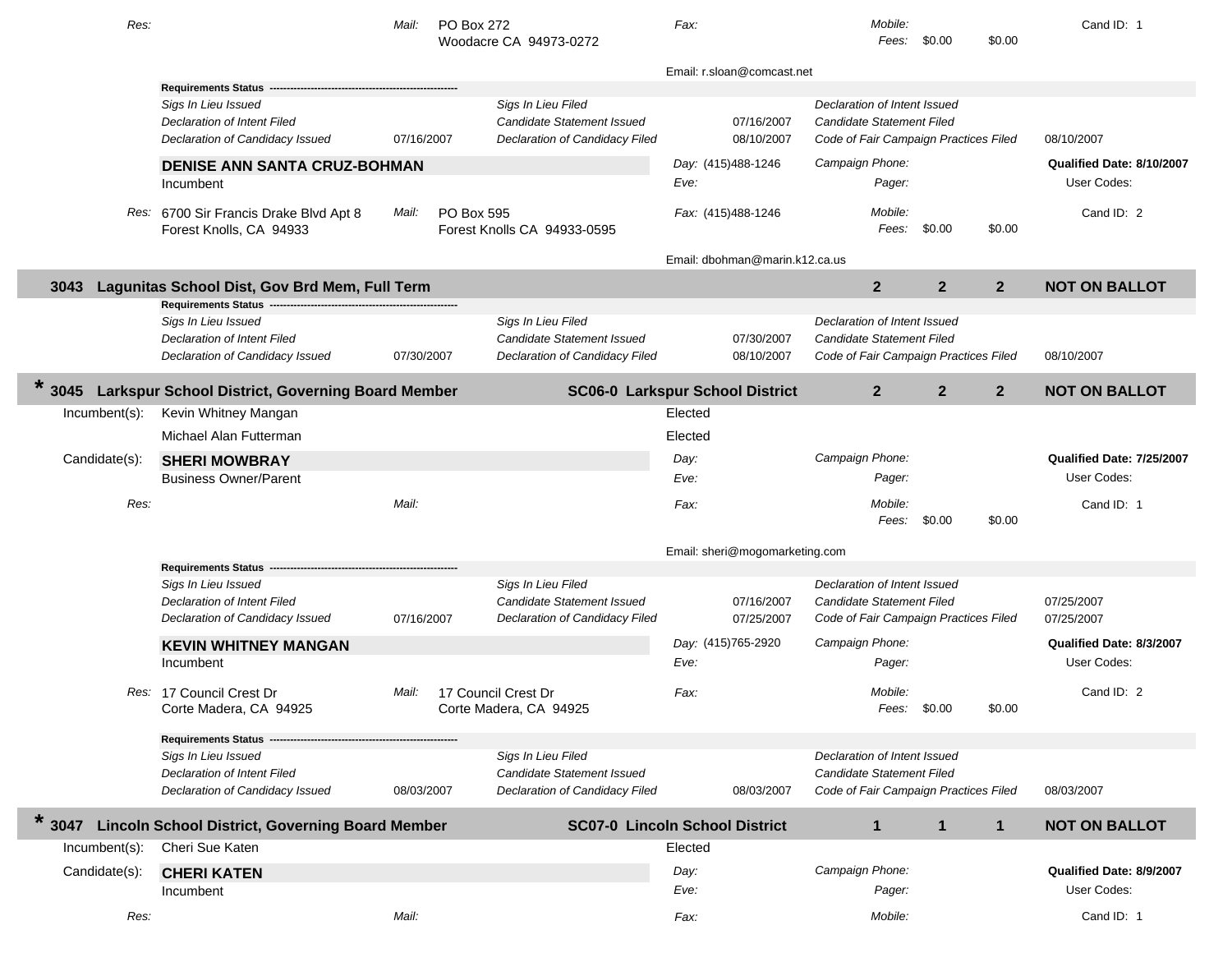|                  | <b>Requirements Status</b>                        |            |                                      |                                           |         |                                  |                                       |              |              |                           |
|------------------|---------------------------------------------------|------------|--------------------------------------|-------------------------------------------|---------|----------------------------------|---------------------------------------|--------------|--------------|---------------------------|
|                  | Sigs In Lieu Issued                               |            | Sigs In Lieu Filed                   |                                           |         |                                  | Declaration of Intent Issued          |              |              |                           |
|                  | Declaration of Intent Filed                       |            |                                      | Candidate Statement Issued                |         |                                  | Candidate Statement Filed             |              |              |                           |
|                  | Declaration of Candidacy Issued                   | 08/09/2007 |                                      | Declaration of Candidacy Filed            |         | 08/09/2007                       | Code of Fair Campaign Practices Filed |              |              | 08/09/2007                |
|                  |                                                   |            |                                      |                                           |         |                                  |                                       |              |              |                           |
| $\star$<br>3051  | Nicasio School District, Governing Board Member   |            |                                      | <b>SC09-0 Nicasio School District</b>     |         |                                  | $\mathbf{1}$                          | 1            | 1            | <b>NOT ON BALLOT</b>      |
| $Incumbent(s)$ : | Antonia Maria Van Becker                          |            |                                      |                                           | Elected |                                  |                                       |              |              |                           |
| Candidate(s):    | <b>CHRISTOPHER CLARK MOTHERSILL</b>               |            |                                      |                                           | Day:    |                                  | Campaign Phone:                       |              |              | Qualified Date: 8/1/2007  |
|                  | No Ballot Designation                             |            |                                      |                                           | Eve:    |                                  | Pager:                                |              |              | User Codes:               |
|                  |                                                   |            |                                      |                                           |         |                                  |                                       |              |              |                           |
| Res:             |                                                   | Mail:      | <b>PO Box 144</b>                    |                                           |         | Fax: (415)662-6844               | Mobile:                               |              |              | Cand ID: 1                |
|                  |                                                   |            | Nicasio, CA 94946                    |                                           |         |                                  | Fees:                                 | \$0.00       | \$0.00       |                           |
|                  |                                                   |            |                                      |                                           |         | Email: chrismothersill@yahoo.com |                                       |              |              |                           |
|                  |                                                   |            |                                      |                                           |         |                                  | $\mathbf{1}$                          | $\mathbf{1}$ | $\mathbf{1}$ | <b>NOT ON BALLOT</b>      |
| 3051             | Nicasio School District, Governing Board Member   |            |                                      |                                           |         |                                  |                                       |              |              |                           |
|                  | <b>Requirements Status</b><br>Sigs In Lieu Issued |            | Sigs In Lieu Filed                   |                                           |         |                                  | Declaration of Intent Issued          |              |              |                           |
|                  | Declaration of Intent Filed                       |            |                                      | Candidate Statement Issued                |         |                                  | Candidate Statement Filed             |              |              |                           |
|                  | Declaration of Candidacy Issued                   | 07/18/2007 |                                      | Declaration of Candidacy Filed            |         | 08/01/2007                       | Code of Fair Campaign Practices Filed |              |              | 08/01/2007                |
|                  |                                                   |            |                                      |                                           |         |                                  |                                       |              |              |                           |
| $\ast$<br>3056   | Ross Valley School Dist, Governing Board Member   |            |                                      | <b>SC13-0 Ross Valley School District</b> |         |                                  | $3\phantom{a}$                        | 5            | $\mathbf{3}$ | <b>NOT ON BALLOT</b>      |
| Incumbent(s):    | Sharon R Sagar                                    |            |                                      |                                           | Elected |                                  |                                       |              |              |                           |
|                  | Lori Jill Lopin                                   |            |                                      |                                           | Elected |                                  |                                       |              |              |                           |
|                  | Conn Brendan Hickey                               |            |                                      |                                           | Elected |                                  |                                       |              |              |                           |
|                  |                                                   |            |                                      |                                           |         |                                  |                                       |              |              |                           |
| Candidate(s):    | <b>SHARON R. SAGAR</b>                            |            |                                      |                                           | Day:    |                                  | Campaign Phone:                       |              |              | Qualified Date: 8/10/2007 |
|                  | Incumbent                                         |            |                                      |                                           | Eve:    |                                  | Pager:                                |              |              | User Codes:               |
| Res:             |                                                   | Mail:      |                                      |                                           | Fax:    |                                  | Mobile:                               |              |              | Cand ID: 1                |
|                  |                                                   |            |                                      |                                           |         |                                  | Fees:                                 | \$0.00       | \$0.00       |                           |
|                  |                                                   |            |                                      |                                           |         |                                  |                                       |              |              |                           |
|                  | <b>Requirements Status</b>                        |            |                                      |                                           |         |                                  |                                       |              |              |                           |
|                  | Sigs In Lieu Issued                               |            | Sigs In Lieu Filed                   |                                           |         |                                  | Declaration of Intent Issued          |              |              |                           |
|                  | <b>Declaration of Intent Filed</b>                |            |                                      | <b>Candidate Statement Issued</b>         |         | 07/16/2007                       | Candidate Statement Filed             |              |              | 08/10/2007                |
|                  | Declaration of Candidacy Issued                   | 07/16/2007 |                                      | Declaration of Candidacy Filed            |         | 08/10/2007                       | Code of Fair Campaign Practices Filed |              |              | 08/10/2007                |
|                  | <b>DONALD A. WILSON</b>                           |            |                                      |                                           |         | Day: 415-819-2012                | Campaign Phone:                       |              |              | Qualified Date: 8/10/2007 |
|                  | <b>Financial Business Owner</b>                   |            |                                      |                                           | Eve:    |                                  | Pager:                                |              |              | User Codes:               |
|                  |                                                   |            |                                      |                                           |         |                                  |                                       |              |              |                           |
|                  | Res: 68 Ross Ave                                  | Mail:      | 68 Ross Ave<br>San Anselmo, CA 94960 |                                           | Fax:    |                                  | Mobile:<br>Fees:                      | \$0.00       | \$0.00       | Cand ID: 3                |
|                  | San Anselmo, CA 94960                             |            |                                      |                                           |         |                                  |                                       |              |              |                           |
|                  | <b>Requirements Status --</b>                     |            |                                      |                                           |         |                                  |                                       |              |              |                           |
|                  | Sigs In Lieu Issued                               |            | Sigs In Lieu Filed                   |                                           |         |                                  | Declaration of Intent Issued          |              |              |                           |
|                  | Declaration of Intent Filed                       |            |                                      | Candidate Statement Issued                |         | 08/10/2007                       | Candidate Statement Filed             |              |              | 08/10/2007                |
|                  | Declaration of Candidacy Issued                   | 08/10/2007 |                                      | Declaration of Candidacy Filed            |         | 08/10/2007                       | Code of Fair Campaign Practices Filed |              |              | 08/10/2007                |
|                  | <b>RICHARD D. MC CALLUM</b>                       |            |                                      |                                           |         | Day: (415)699-0029               | Campaign Phone:                       |              |              | Qualified Date: 8/9/2007  |
|                  | <b>Teacher Educator</b>                           |            |                                      |                                           | Eve:    |                                  | Pager:                                |              |              | User Codes:               |
|                  |                                                   |            |                                      |                                           |         |                                  |                                       |              |              |                           |
|                  | Res: 125 Saunders Ave                             | Mail:      | 125 Saunders Ave                     |                                           | Fax:    |                                  | Mobile:                               |              |              | Cand ID: 2                |
|                  | San Anselmo, CA 94960                             |            | San Anselmo, CA 94960                |                                           |         |                                  | Fees:                                 | \$0.00       | \$0.00       |                           |
|                  |                                                   |            |                                      |                                           |         |                                  |                                       |              |              |                           |

×

Г ı

Г L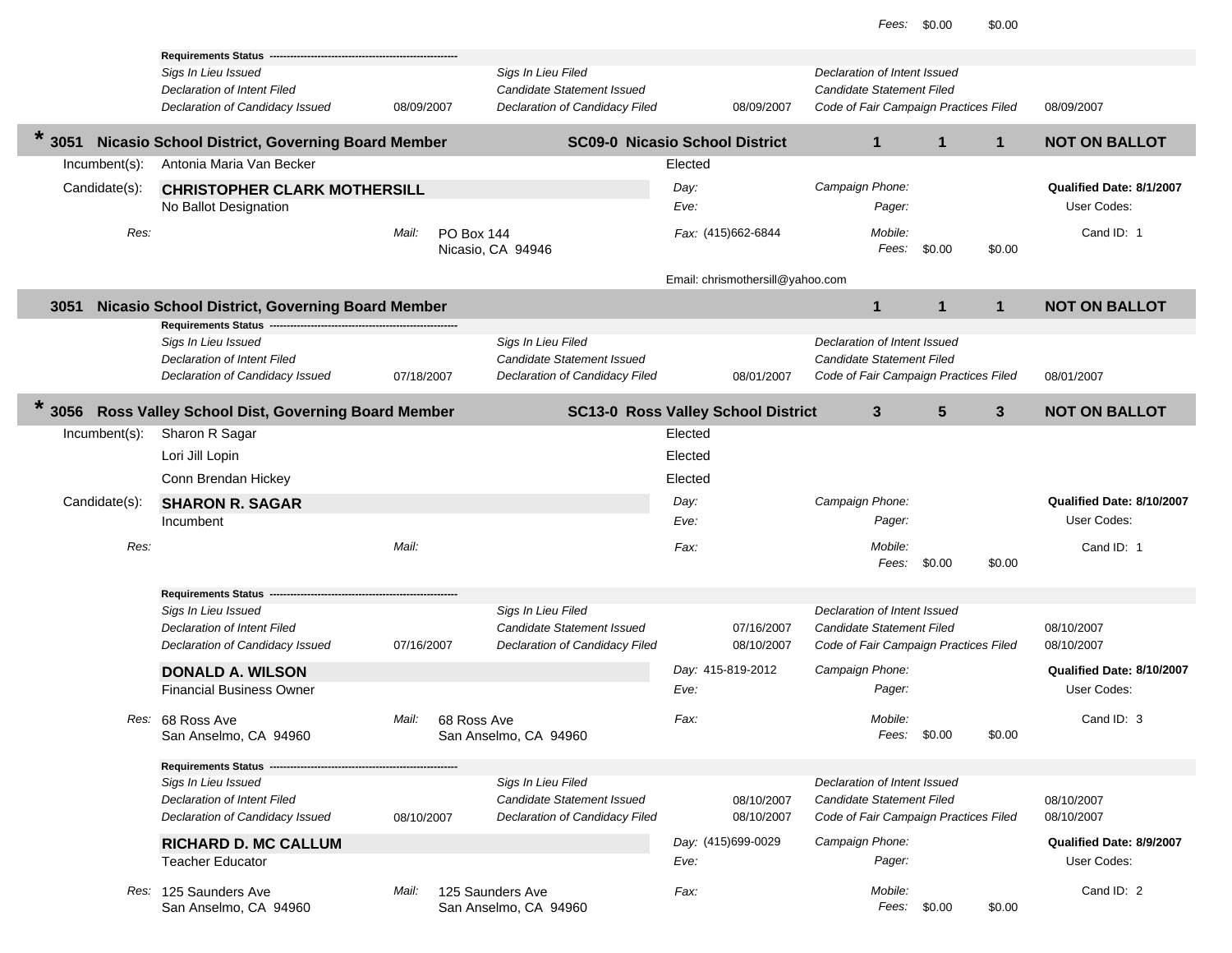|                 | Requirements Status -                           |            |                                           |         |                                           |                                       |                |                |                           |
|-----------------|-------------------------------------------------|------------|-------------------------------------------|---------|-------------------------------------------|---------------------------------------|----------------|----------------|---------------------------|
|                 | Sigs In Lieu Issued                             |            | Sigs In Lieu Filed                        |         |                                           | Declaration of Intent Issued          |                |                |                           |
|                 | <b>Declaration of Intent Filed</b>              |            | Candidate Statement Issued                |         | 08/02/2007                                | Candidate Statement Filed             |                |                | 08/09/2007                |
|                 | Declaration of Candidacy Issued                 | 08/09/2007 | Declaration of Candidacy Filed            |         | 08/09/2007                                | Code of Fair Campaign Practices Filed |                |                | 08/09/2007                |
| $\star$<br>3061 | Union Joint School Dist, Governing Board Member |            |                                           |         | <b>SC17-0 Union Joint School District</b> | $\mathbf{1}$                          | $\mathbf{1}$   | $\mathbf{1}$   | <b>NOT ON BALLOT</b>      |
| Incumbent(s):   | Mark Louis Pomi                                 |            |                                           | Elected |                                           |                                       |                |                |                           |
| Candidate(s):   | <b>MARK LOUIS POMI</b>                          |            |                                           |         | Day: (707)778-6811                        | Campaign Phone:                       |                |                | Qualified Date: 7/31/2007 |
|                 | Incumbent                                       |            |                                           | Eve:    |                                           | Pager:                                |                |                | User Codes:               |
|                 |                                                 |            |                                           |         |                                           |                                       |                |                |                           |
|                 | Res: 5227 Red Hill Rd                           | Mail:      | 5227 Red Hill Rd                          | Fax:    |                                           | Mobile:                               |                |                | Cand ID: 1                |
|                 | Petaluma, CA 94952                              |            | Petaluma, CA 94952                        |         |                                           | Fees:                                 | \$0.00         | \$0.00         |                           |
|                 | <b>Requirements Status</b>                      |            |                                           |         |                                           |                                       |                |                |                           |
|                 | Sigs In Lieu Issued                             |            | Sigs In Lieu Filed                        |         |                                           | Declaration of Intent Issued          |                |                |                           |
|                 | Declaration of Intent Filed                     |            | Candidate Statement Issued                |         |                                           | Candidate Statement Filed             |                |                |                           |
|                 | Declaration of Candidacy Issued                 | 07/31/2007 | Declaration of Candidacy Filed            |         | 07/31/2007                                | Code of Fair Campaign Practices Filed |                |                | 07/31/2007                |
|                 |                                                 |            |                                           |         |                                           |                                       |                |                |                           |
| 5012            | Member, Town Council, Town of Corte Madera      |            | *503-0 Town Of Corte Madera               |         |                                           | 2 <sup>2</sup>                        | $\overline{2}$ | $\mathbf{2}$   | <b>NOT ON BALLOT</b>      |
|                 | 5012 Member, Town Council, Town of Corte Madera |            | *503-0 Town Of Corte Madera               |         |                                           | $\mathbf{2}$                          | $\overline{2}$ | $\overline{2}$ | <b>NOT ON BALLOT</b>      |
| Incumbent(s):   | Jin S Yang                                      |            |                                           | Elected |                                           |                                       |                |                |                           |
|                 | Melissa Jan Gill                                |            |                                           | Elected |                                           |                                       |                |                |                           |
| Candidate(s):   | <b>BOB RAVASIO</b>                              |            |                                           |         | Day: (415)925-3261                        | Campaign Phone:                       |                |                | Qualified Date: 7/31/2007 |
|                 | Real Estate Agent                               |            |                                           |         | Eve: (415)924-0959                        | Pager:                                |                |                | User Codes:               |
|                 |                                                 |            |                                           |         |                                           |                                       |                |                |                           |
|                 | Res: 427 Oakdale Ave<br>Corte Madera, CA 94925  | Mail:      | 427 Oakdale Ave<br>Corte Madera, CA 94925 | Fax:    |                                           | Mobile:                               | Fees: \$0.00   | \$0.00         | Cand ID: 1                |
|                 |                                                 |            |                                           |         |                                           |                                       |                |                |                           |
|                 |                                                 |            |                                           |         | Email: bobravasio@comcast.net             |                                       |                |                |                           |
|                 | <b>Requirements Status</b>                      |            |                                           |         |                                           |                                       |                |                |                           |
|                 | Sigs In Lieu Issued                             |            | Sigs In Lieu Filed                        |         |                                           | Declaration of Intent Issued          |                |                |                           |
|                 | Declaration of Intent Filed                     |            | Candidate Statement Issued                |         |                                           | Candidate Statement Filed             |                |                | 07/31/2007                |
|                 | Declaration of Candidacy Issued                 |            | Declaration of Candidacy Filed            |         | 07/31/2007                                | Code of Fair Campaign Practices Filed |                |                |                           |
|                 | <b>ALEXANDRA COCK</b>                           |            |                                           |         | Day: (415)924-8936                        | Campaign Phone:                       |                |                | Qualified Date: 8/15/2007 |
|                 | <b>Financial Management Consultant</b>          |            |                                           |         | Eve: (415)250-3008                        | Pager:                                |                |                | User Codes:               |
|                 | Res: 33 Harbor Dr                               | Mail:      | 33 Harbor Dr                              |         | Fax: (415)924-8946                        | Mobile:                               |                |                | Cand ID: 2                |
|                 | Corte Madera, CA 94925                          |            | Corte Madera, CA 94925                    |         |                                           |                                       | Fees: \$0.00   | \$0.00         |                           |
|                 |                                                 |            |                                           |         |                                           |                                       |                |                |                           |
|                 | <b>Requirements Status -</b>                    |            |                                           |         | Email: alexandrahc@comcast.net            |                                       |                |                |                           |
|                 | Sigs In Lieu Issued                             |            | Sigs In Lieu Filed                        |         |                                           | Declaration of Intent Issued          |                |                |                           |
|                 | Declaration of Intent Filed                     |            | Candidate Statement Issued                |         |                                           | Candidate Statement Filed             |                |                | 08/14/2007                |
|                 | Declaration of Candidacy Issued                 |            | Declaration of Candidacy Filed            |         | 08/14/2007                                | Code of Fair Campaign Practices Filed |                |                |                           |
| $\star$         |                                                 |            |                                           |         |                                           |                                       |                |                |                           |
| 5032            | Member, City Council, City of Larkspur          |            | *505-0 City Of Larkspur                   |         |                                           | $\overline{2}$                        | $\mathbf{2}$   | $\overline{2}$ | <b>NOT ON BALLOT</b>      |
| Incumbent(s):   | Laurence John Chu                               |            |                                           | Elected |                                           |                                       |                |                |                           |
|                 | Kathleen E Hartzell                             |            |                                           | Elected |                                           |                                       |                |                |                           |
| Candidate(s):   | <b>KATHY HARTZELL</b>                           |            |                                           |         | Day: (415)924-4740                        | Campaign Phone:                       |                |                | Qualified Date: 7/26/2007 |
|                 | Incumbent                                       |            |                                           |         | Eve: (415)924-4740                        | Pager:                                |                |                | User Codes:               |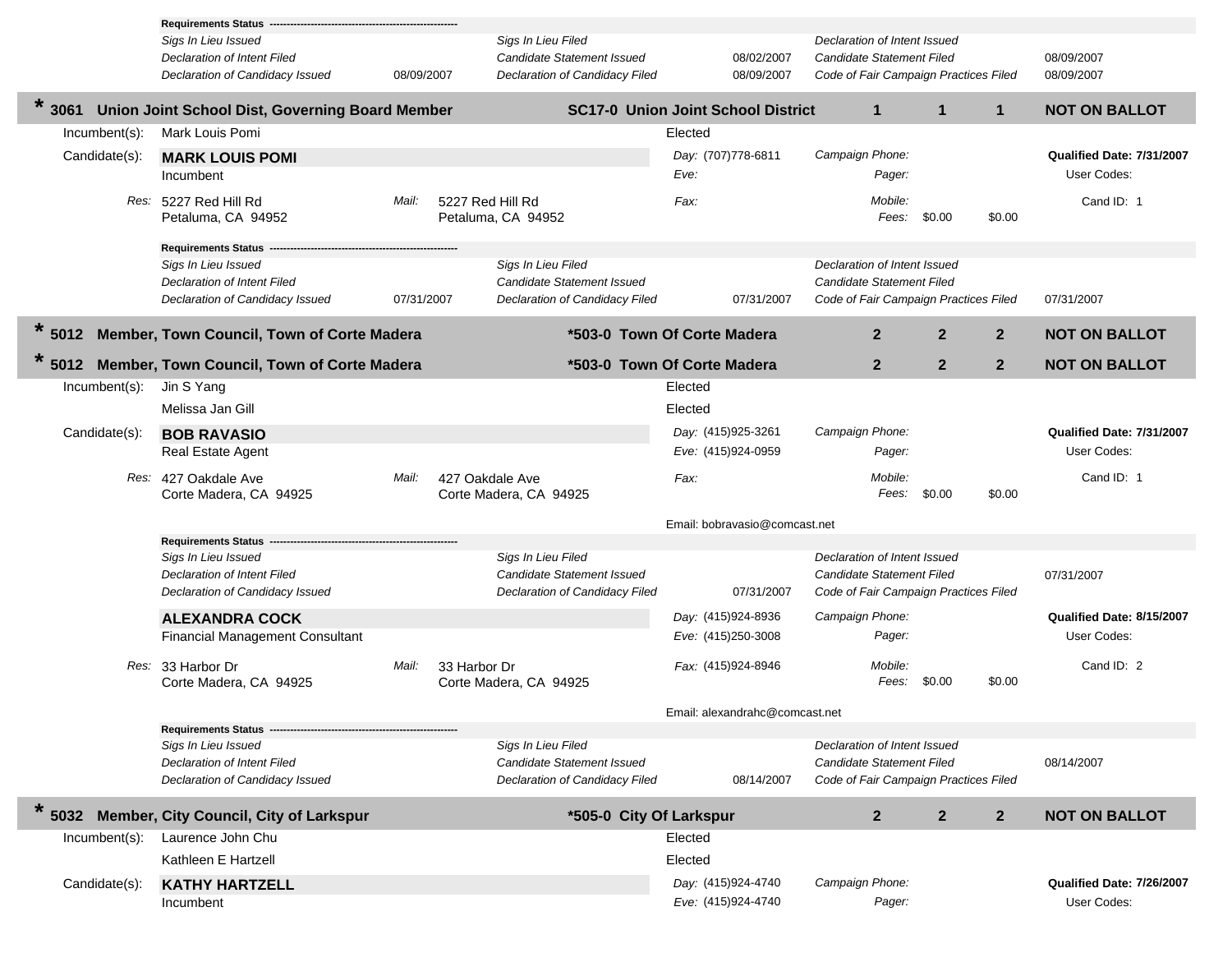|                | Res: 38 Loma Vista Ave<br>Larkspur, CA 94939                                          | Mail: | 38 Loma Vista Ave<br>Larkspur, CA 94939                                            | Fax:      |                                | Mobile:                                                                                            | Fees: \$0.00   | \$0.00         | Cand ID: 1                |
|----------------|---------------------------------------------------------------------------------------|-------|------------------------------------------------------------------------------------|-----------|--------------------------------|----------------------------------------------------------------------------------------------------|----------------|----------------|---------------------------|
|                |                                                                                       |       |                                                                                    |           | Email: khartzell@sbcglobal.net |                                                                                                    |                |                |                           |
|                | <b>Requirements Status</b>                                                            |       |                                                                                    |           |                                |                                                                                                    |                |                |                           |
|                | Sigs In Lieu Issued<br>Declaration of Intent Filed<br>Declaration of Candidacy Issued |       | Sigs In Lieu Filed<br>Candidate Statement Issued<br>Declaration of Candidacy Filed |           | 07/24/2007                     | Declaration of Intent Issued<br>Candidate Statement Filed<br>Code of Fair Campaign Practices Filed |                |                | 07/24/2007                |
|                | <b>LARRY CHU</b>                                                                      |       |                                                                                    |           | Day: (415)591-2737             | Campaign Phone:                                                                                    |                |                | Qualified Date: 7/30/2007 |
|                | Incumbent                                                                             |       |                                                                                    |           | Eve: (415)924-5815             | Pager:                                                                                             |                |                | User Codes:               |
|                | Res: 116 Alexander Ave<br>Larkspur, CA 94939                                          | Mail: | 116 Alexander Ave<br>Larkspur, CA 94939                                            |           | Fax: (415)945-3259             | Mobile:<br>Fees:                                                                                   | \$0.00         | \$0.00         | Cand ID: 2                |
|                |                                                                                       |       |                                                                                    |           | Email: Ichu@pacbell.net        |                                                                                                    |                |                |                           |
|                | Requirements Status ---<br>Sigs In Lieu Issued                                        |       | Sigs In Lieu Filed                                                                 |           |                                | Declaration of Intent Issued                                                                       |                |                |                           |
|                | Declaration of Intent Filed                                                           |       | Candidate Statement Issued                                                         |           |                                | Candidate Statement Filed                                                                          |                |                | 07/30/2007                |
|                | Declaration of Candidacy Issued                                                       |       | Declaration of Candidacy Filed                                                     |           | 07/30/2007                     | Code of Fair Campaign Practices Filed                                                              |                |                | 07/30/2007                |
| 5103           | <b>Member, Town Council, Town of Tiburon</b>                                          |       | *510-0 Town Of Tiburon                                                             |           |                                | $\overline{2}$                                                                                     | $\overline{2}$ | 2 <sup>2</sup> | <b>NOT ON BALLOT</b>      |
| Incumbent(s):  | Jeffrey Michael Slavitz                                                               |       |                                                                                    | Elected   |                                |                                                                                                    |                |                |                           |
|                | <b>Paul Charles Smith</b>                                                             |       |                                                                                    | Elected   |                                |                                                                                                    |                |                |                           |
| 5103           | Member, Town Council, Town of Tiburon                                                 |       |                                                                                    |           |                                | $\overline{2}$                                                                                     | $\overline{2}$ | $\mathbf{2}$   | <b>NOT ON BALLOT</b>      |
| Candidate(s):  | <b>JEFF SLAVITZ</b>                                                                   |       |                                                                                    |           | Day: (415)389-9244             | Campaign Phone:                                                                                    |                |                | Qualified Date: 7/25/2007 |
|                | Incumbent                                                                             |       |                                                                                    | Eve:      |                                | Pager:                                                                                             |                |                | User Codes:               |
| Res:           |                                                                                       | Mail: |                                                                                    | Fax:      |                                | Mobile:                                                                                            |                |                | Cand ID: 1                |
|                |                                                                                       |       |                                                                                    |           |                                | Fees:                                                                                              | \$0.00         | \$0.00         |                           |
|                | <b>Requirements Status</b>                                                            |       |                                                                                    |           |                                |                                                                                                    |                |                |                           |
|                | Sigs In Lieu Issued                                                                   |       | Sigs In Lieu Filed                                                                 |           |                                | Declaration of Intent Issued                                                                       |                |                |                           |
|                | Declaration of Intent Filed<br>Declaration of Candidacy Issued                        |       | Candidate Statement Issued<br>Declaration of Candidacy Filed                       |           | 07/24/2007                     | Candidate Statement Filed<br>Code of Fair Campaign Practices Filed                                 |                |                | 07/24/2007                |
|                |                                                                                       |       |                                                                                    |           |                                |                                                                                                    |                |                |                           |
|                | <b>DICK COLLINS</b>                                                                   |       |                                                                                    | Day:      |                                | Campaign Phone:                                                                                    |                |                | Qualified Date: 8/3/2007  |
|                | Attorney                                                                              |       |                                                                                    | Eve:      |                                | Pager:                                                                                             |                |                | User Codes:               |
| Res:           |                                                                                       | Mail: |                                                                                    |           | Fax: (415)789-5206             | Mobile:                                                                                            |                |                | Cand ID: 2                |
|                |                                                                                       |       |                                                                                    |           |                                | Fees:                                                                                              | \$0.00         | \$0.00         |                           |
|                |                                                                                       |       |                                                                                    |           | Email: rctib1@aol.com          |                                                                                                    |                |                |                           |
|                | <b>Requirements Status</b><br>Sigs In Lieu Issued                                     |       | Sigs In Lieu Filed                                                                 |           |                                | Declaration of Intent Issued                                                                       |                |                |                           |
|                | Declaration of Intent Filed                                                           |       | Candidate Statement Issued                                                         |           |                                | Candidate Statement Filed                                                                          |                |                | 08/02/2007                |
|                | Declaration of Candidacy Issued                                                       |       | Declaration of Candidacy Filed                                                     |           | 08/02/2007                     | Code of Fair Campaign Practices Filed                                                              |                |                |                           |
| $\ast$<br>6003 | Director, Short Term, Marin City Csd                                                  |       | <b>CSD02-0 Marin City Community Service:</b>                                       |           |                                | $\mathbf 1$                                                                                        | $\mathbf 1$    | $\mathbf{1}$   | <b>NOT ON BALLOT</b>      |
| Incumbent(s):  | Kimberly-Ann Victoria Glanville                                                       |       |                                                                                    | Appointed |                                |                                                                                                    |                |                |                           |
| Candidate(s):  | <b>ROBERT E. FISHER</b>                                                               |       |                                                                                    | Day:      |                                | Campaign Phone:                                                                                    |                |                | Qualified Date: 8/15/2007 |
|                | Retired Businessperson                                                                |       |                                                                                    | Eve:      |                                | Pager:                                                                                             |                |                | User Codes:               |
| Res:           |                                                                                       | Mail: |                                                                                    | Fax:      |                                | Mobile:                                                                                            |                |                | Cand ID: 1                |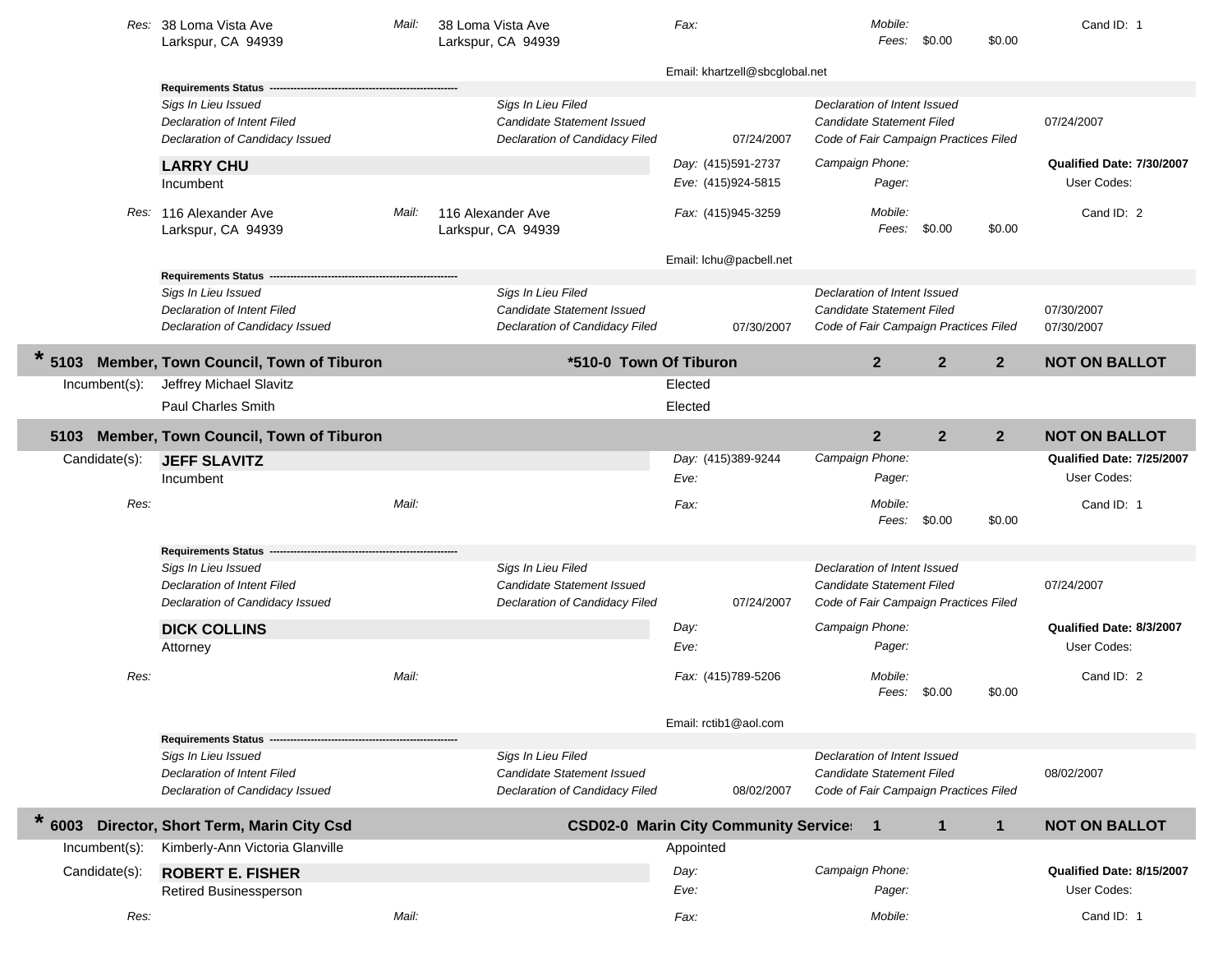|                |               | <b>Requirements Status</b>                                     |            |                                                              |           |                    |                 |                                                           |                                       |                |                                         |
|----------------|---------------|----------------------------------------------------------------|------------|--------------------------------------------------------------|-----------|--------------------|-----------------|-----------------------------------------------------------|---------------------------------------|----------------|-----------------------------------------|
|                |               | Sigs In Lieu Issued                                            |            | Sigs In Lieu Filed                                           |           |                    |                 | Declaration of Intent Issued                              |                                       |                |                                         |
|                |               | Declaration of Intent Filed<br>Declaration of Candidacy Issued | 08/15/2007 | Candidate Statement Issued<br>Declaration of Candidacy Filed |           | 08/15/2007         |                 | Candidate Statement Filed                                 | Code of Fair Campaign Practices Filed |                | 08/15/2007                              |
|                |               |                                                                |            |                                                              |           |                    |                 |                                                           |                                       |                |                                         |
| $\ast$<br>6004 |               | Director, Full Term, Marin City Csd                            |            | <b>CSD02-0 Marin City Community Service:</b>                 |           |                    |                 | $\mathbf{2}$                                              | $\mathbf{2}$                          | $\overline{2}$ | <b>NOT ON BALLOT</b>                    |
|                | Incumbent(s): | Miranda Pierce Kolbe                                           |            |                                                              | Appointed |                    |                 |                                                           |                                       |                |                                         |
|                |               | Derek A Morgan                                                 |            |                                                              | Elected   |                    |                 |                                                           |                                       |                |                                         |
|                | Candidate(s): | <b>MIRANDA KOLBE</b>                                           |            |                                                              | Day:      |                    | Campaign Phone: |                                                           |                                       |                | Qualified Date: 8/10/2007               |
|                |               | Appointed Incumbent                                            |            |                                                              | Eve:      |                    |                 | Pager:                                                    |                                       |                | User Codes:                             |
|                | Res:          |                                                                | Mail:      |                                                              | Fax:      |                    |                 | Mobile:                                                   |                                       |                | Cand ID: 1                              |
|                |               |                                                                |            |                                                              |           |                    |                 | Fees:                                                     | \$0.00                                | \$0.00         |                                         |
|                |               | <b>Requirements Status</b>                                     |            |                                                              |           |                    |                 |                                                           |                                       |                |                                         |
|                |               | Sigs In Lieu Issued                                            |            | Sigs In Lieu Filed                                           |           |                    |                 | Declaration of Intent Issued                              |                                       |                |                                         |
|                |               | Declaration of Intent Filed                                    |            | Candidate Statement Issued                                   |           | 08/06/2007         |                 | Candidate Statement Filed                                 |                                       |                | 08/10/2007                              |
|                |               | Declaration of Candidacy Issued                                | 08/06/2007 | Declaration of Candidacy Filed                               |           | 08/10/2007         |                 |                                                           | Code of Fair Campaign Practices Filed |                | 08/10/2007                              |
|                |               | <b>ROYCE Y. MC LEMORE</b>                                      |            |                                                              |           | Day: (415)332-1703 | Campaign Phone: |                                                           |                                       |                | Qualified Date: 8/16/2007               |
|                |               | <b>Community Volunteer</b>                                     |            |                                                              | Eve:      |                    |                 | Pager:                                                    |                                       |                | User Codes:                             |
|                |               | Res: 345 Drake Ave                                             | Mail:      | 345 Drake Ave                                                | Fax:      |                    |                 | Mobile:                                                   |                                       |                | Cand ID: 2                              |
|                |               | Marin City, CA 94965                                           |            | Marin City, CA 94965                                         |           |                    |                 | Fees:                                                     | \$0.00                                | \$0.00         |                                         |
|                |               |                                                                |            |                                                              |           |                    |                 |                                                           |                                       |                |                                         |
|                |               | Director, Full Term, Marin City Csd                            |            |                                                              |           |                    |                 | $\overline{2}$                                            | $\overline{\mathbf{2}}$               | $2^{\circ}$    | <b>NOT ON BALLOT</b>                    |
| 6004           |               |                                                                |            |                                                              |           |                    |                 |                                                           |                                       |                |                                         |
|                |               | Requirements Status --                                         |            |                                                              |           |                    |                 |                                                           |                                       |                |                                         |
|                |               | Sigs In Lieu Issued<br>Declaration of Intent Filed             |            | Sigs In Lieu Filed<br>Candidate Statement Issued             |           |                    |                 | Declaration of Intent Issued<br>Candidate Statement Filed |                                       |                |                                         |
|                |               | Declaration of Candidacy Issued                                | 08/14/2007 | Declaration of Candidacy Filed                               |           | 08/14/2007         |                 |                                                           | Code of Fair Campaign Practices Filed |                | 08/14/2007                              |
| $\ast$         |               |                                                                |            |                                                              |           |                    |                 |                                                           |                                       |                |                                         |
| 6005           |               | <b>Director, Marinwood Csd</b>                                 |            | <b>CSD03-0 Marinwood Community Service</b>                   |           |                    |                 | 3                                                         | $\mathbf{3}$                          | $\mathbf{3}$   | <b>NOT ON BALLOT</b>                    |
|                | Incumbent(s): | <b>Walter K Dods</b>                                           |            |                                                              | Elected   |                    |                 |                                                           |                                       |                |                                         |
|                |               | Tarey Ayn Read                                                 |            |                                                              | Appointed |                    |                 |                                                           |                                       |                |                                         |
|                |               | <b>William Howard Hansell</b>                                  |            |                                                              | Appointed |                    |                 |                                                           |                                       |                |                                         |
|                | Candidate(s): | <b>CYANE BEMISS DANDRIDGE</b>                                  |            |                                                              | Day:      |                    | Campaign Phone: |                                                           |                                       |                | Qualified Date: 8/10/2007               |
|                |               | <b>Executive Director</b>                                      |            |                                                              | Eve:      |                    |                 | Pager:                                                    |                                       |                | User Codes:                             |
|                | Res:          |                                                                | Mail:      |                                                              | Fax:      |                    |                 | Mobile:                                                   |                                       |                | Cand ID: 3                              |
|                |               |                                                                |            |                                                              |           |                    |                 | Fees:                                                     | \$0.00                                | \$0.00         |                                         |
|                |               | Requirements Status --                                         |            |                                                              |           |                    |                 |                                                           |                                       |                |                                         |
|                |               | Sigs In Lieu Issued                                            |            | Sigs In Lieu Filed                                           |           |                    |                 | Declaration of Intent Issued                              |                                       |                |                                         |
|                |               | Declaration of Intent Filed                                    |            | <b>Candidate Statement Issued</b>                            |           |                    |                 | Candidate Statement Filed                                 |                                       |                |                                         |
|                |               | Declaration of Candidacy Issued                                | 08/10/2007 | Declaration of Candidacy Filed                               |           | 08/10/2007         |                 |                                                           | Code of Fair Campaign Practices Filed |                | 08/10/2007                              |
|                |               | <b>TAREY AYN READ</b>                                          |            |                                                              | Eve:      | Day: (415)505-9805 | Campaign Phone: | Pager:                                                    |                                       |                | Qualified Date: 8/9/2007<br>User Codes: |
|                |               | Appointed Incumbent                                            |            |                                                              |           |                    |                 |                                                           |                                       |                |                                         |
|                |               | Res: 838 Greenberry Ln<br>San Rafael, CA 94903                 | Mail:      | 838 Greenberry Ln<br>San Rafael, CA 94903                    | Fax:      |                    |                 | Mobile:                                                   | Fees: \$0.00                          | \$0.00         | Cand ID: 1                              |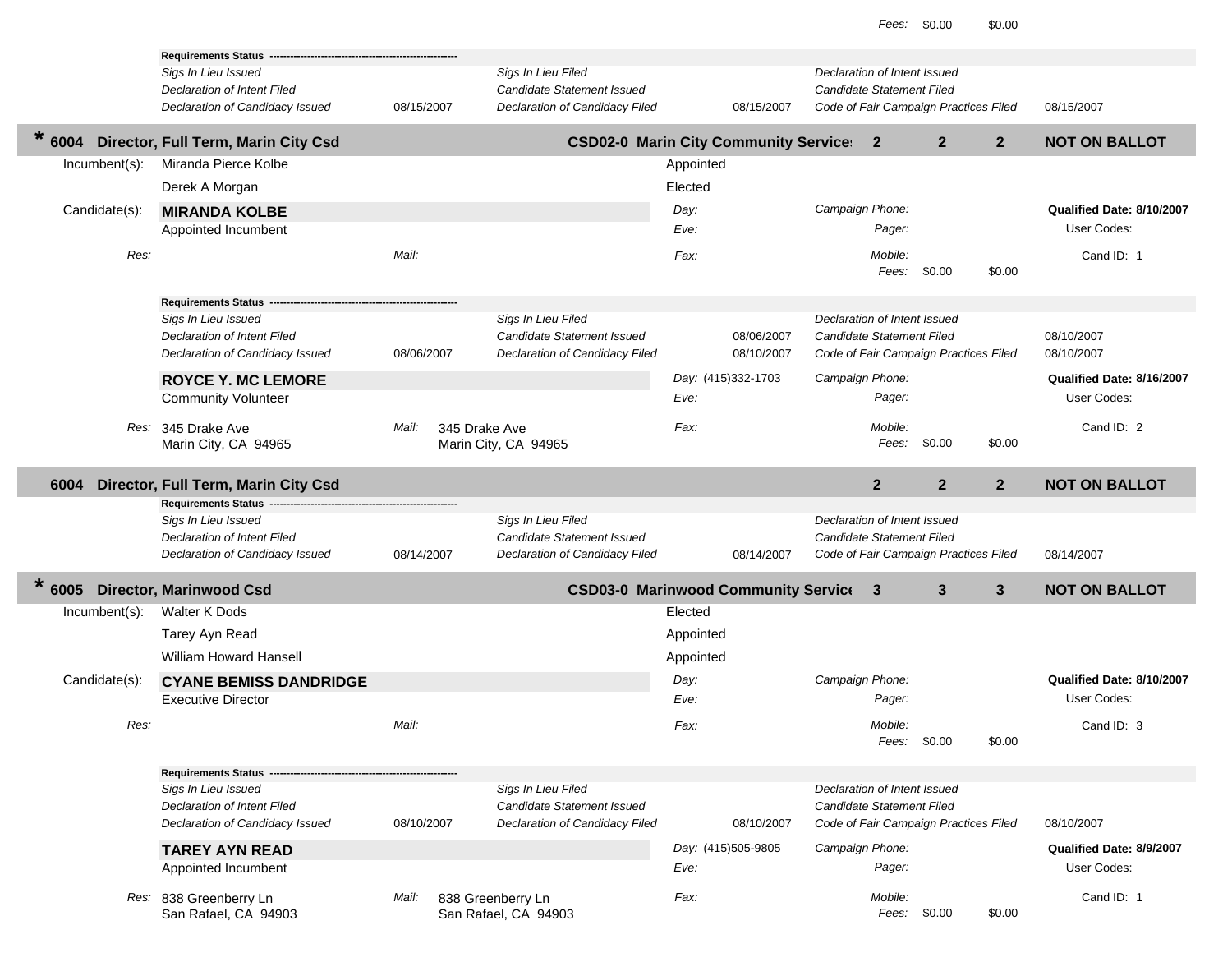|                | Requirements Status -                              |            |                                                  |           |                    |                 |                                                           |                                       |              |                           |
|----------------|----------------------------------------------------|------------|--------------------------------------------------|-----------|--------------------|-----------------|-----------------------------------------------------------|---------------------------------------|--------------|---------------------------|
|                | Sigs In Lieu Issued                                |            | Sigs In Lieu Filed                               |           |                    |                 | Declaration of Intent Issued                              |                                       |              |                           |
|                | Declaration of Intent Filed                        |            | Candidate Statement Issued                       |           | 07/26/2007         |                 | Candidate Statement Filed                                 |                                       |              |                           |
|                | Declaration of Candidacy Issued                    | 07/26/2007 | Declaration of Candidacy Filed                   |           | 08/09/2007         |                 |                                                           | Code of Fair Campaign Practices Filed |              | 08/09/2007                |
|                | <b>WILLIAM HOWARD HANSELL</b>                      |            |                                                  |           | Day: (415)378-9064 | Campaign Phone: |                                                           |                                       |              | Qualified Date: 8/10/2007 |
|                | Appointed Incumbent                                |            |                                                  | Eve:      |                    |                 | Pager:                                                    |                                       |              | User Codes:               |
|                | Res: 667 Appleberry Dr                             | Mail:      | 667 Appleberry Dr                                | Fax:      |                    |                 | Mobile:                                                   |                                       |              | Cand ID: 2                |
|                | San Rafael, CA 94903                               |            | San Rafael, CA 94903                             |           |                    |                 | Fees: \$0.00                                              |                                       | \$0.00       |                           |
|                | Requirements Status -                              |            |                                                  |           |                    |                 |                                                           |                                       |              |                           |
|                | Sigs In Lieu Issued                                |            | Sigs In Lieu Filed                               |           |                    |                 | Declaration of Intent Issued                              |                                       |              |                           |
|                | Declaration of Intent Filed                        |            | Candidate Statement Issued                       |           |                    |                 | Candidate Statement Filed                                 |                                       |              |                           |
|                | Declaration of Candidacy Issued                    | 08/10/2007 | Declaration of Candidacy Filed                   |           | 08/10/2007         |                 |                                                           | Code of Fair Campaign Practices Filed |              | 08/10/2007                |
| $\ast$<br>6007 | Director, Short Term, Muir Beach Csd               |            | <b>CSD04-0 Muir Beach Community Service</b>      |           |                    |                 | $\mathbf 1$                                               | $\mathbf{2}$                          | $\mathbf{1}$ | <b>NOT ON BALLOT</b>      |
| Incumbent(s):  | Robert L Jacobs                                    |            |                                                  | Appointed |                    |                 |                                                           |                                       |              |                           |
| Candidate(s):  | <b>SHERE JEAN STODDARD</b>                         |            |                                                  | Day:      |                    | Campaign Phone: |                                                           |                                       |              | Qualified Date: 8/10/2007 |
|                | Director Information Technology                    |            |                                                  | Eve:      |                    |                 | Pager:                                                    |                                       |              | User Codes:               |
| Res:           |                                                    | Mail:      |                                                  | Fax:      |                    |                 | Mobile:                                                   |                                       |              | Cand ID: 2                |
|                |                                                    |            |                                                  |           |                    |                 | Fees:                                                     | \$0.00                                | \$0.00       |                           |
|                |                                                    |            |                                                  |           |                    |                 |                                                           |                                       |              |                           |
|                | <b>Requirements Status</b>                         |            |                                                  |           |                    |                 |                                                           |                                       |              |                           |
|                | Sigs In Lieu Issued<br>Declaration of Intent Filed |            | Sigs In Lieu Filed<br>Candidate Statement Issued |           |                    |                 | Declaration of Intent Issued<br>Candidate Statement Filed |                                       |              |                           |
|                | Declaration of Candidacy Issued                    | 08/02/2007 | Declaration of Candidacy Filed                   |           | 08/10/2007         |                 |                                                           | Code of Fair Campaign Practices Filed |              | 08/10/2007                |
|                |                                                    |            |                                                  |           |                    |                 |                                                           |                                       |              |                           |
| $\ast$<br>6008 | Director, Full Term, Muir Beach Csd                |            | <b>CSD04-0 Muir Beach Community Service</b>      |           |                    |                 | $\mathbf{2}$                                              | 3                                     | $\mathbf{2}$ | <b>NOT ON BALLOT</b>      |
| 6008           | Director, Full Term, Muir Beach Csd                |            | <b>CSD04-0 Muir Beach Community Service</b>      |           |                    |                 | $\mathbf{2}$                                              | 3                                     | $\mathbf{2}$ | <b>NOT ON BALLOT</b>      |
| Incumbent(s):  | Maury Bennett Ostroff                              |            |                                                  | Elected   |                    |                 |                                                           |                                       |              |                           |
|                | Steven S Shaffer                                   |            |                                                  | Elected   |                    |                 |                                                           |                                       |              |                           |
|                |                                                    |            |                                                  | Day:      |                    | Campaign Phone: |                                                           |                                       |              | Qualified Date: 7/20/2007 |
| Candidate(s):  | <b>STEVEN S. SHAFFER</b>                           |            |                                                  | Eve:      |                    |                 | Pager:                                                    |                                       |              | User Codes:               |
|                | Incumbent                                          |            |                                                  |           |                    |                 |                                                           |                                       |              |                           |
| Res:           |                                                    | Mail:      |                                                  | Fax:      |                    |                 | Mobile:                                                   |                                       |              | Cand ID: 2                |
|                |                                                    |            |                                                  |           |                    |                 | Fees:                                                     | \$0.00                                | \$0.00       |                           |
|                | Requirements Status --                             |            |                                                  |           |                    |                 |                                                           |                                       |              |                           |
|                | Sigs In Lieu Issued                                |            | Sigs In Lieu Filed                               |           |                    |                 | Declaration of Intent Issued                              |                                       |              |                           |
|                | Declaration of Intent Filed                        |            | Candidate Statement Issued                       |           |                    |                 | Candidate Statement Filed                                 |                                       |              |                           |
|                | Declaration of Candidacy Issued                    | 07/20/2007 | Declaration of Candidacy Filed                   |           | 07/20/2007         |                 |                                                           | Code of Fair Campaign Practices Filed |              | 07/20/2007                |
|                | <b>MAURY BENNETT OSTROFF</b>                       |            |                                                  | Day:      |                    | Campaign Phone: |                                                           |                                       |              | Qualified Date: 7/18/2007 |
|                | Incumbent                                          |            |                                                  | Eve:      |                    |                 | Pager:                                                    |                                       |              | User Codes:               |
| Res:           |                                                    | Mail:      |                                                  | Fax:      |                    |                 | Mobile:                                                   |                                       |              | Cand ID: 1                |
|                |                                                    |            |                                                  |           |                    |                 | Fees: \$0.00                                              |                                       | \$0.00       |                           |
|                |                                                    |            |                                                  |           |                    |                 |                                                           |                                       |              |                           |
|                | Requirements Status --                             |            |                                                  |           |                    |                 |                                                           |                                       |              |                           |
|                | Sigs In Lieu Issued                                |            | Sigs In Lieu Filed                               |           |                    |                 | Declaration of Intent Issued                              |                                       |              |                           |
|                | Declaration of Intent Filed                        |            | Candidate Statement Issued                       |           |                    |                 | Candidate Statement Filed                                 |                                       |              |                           |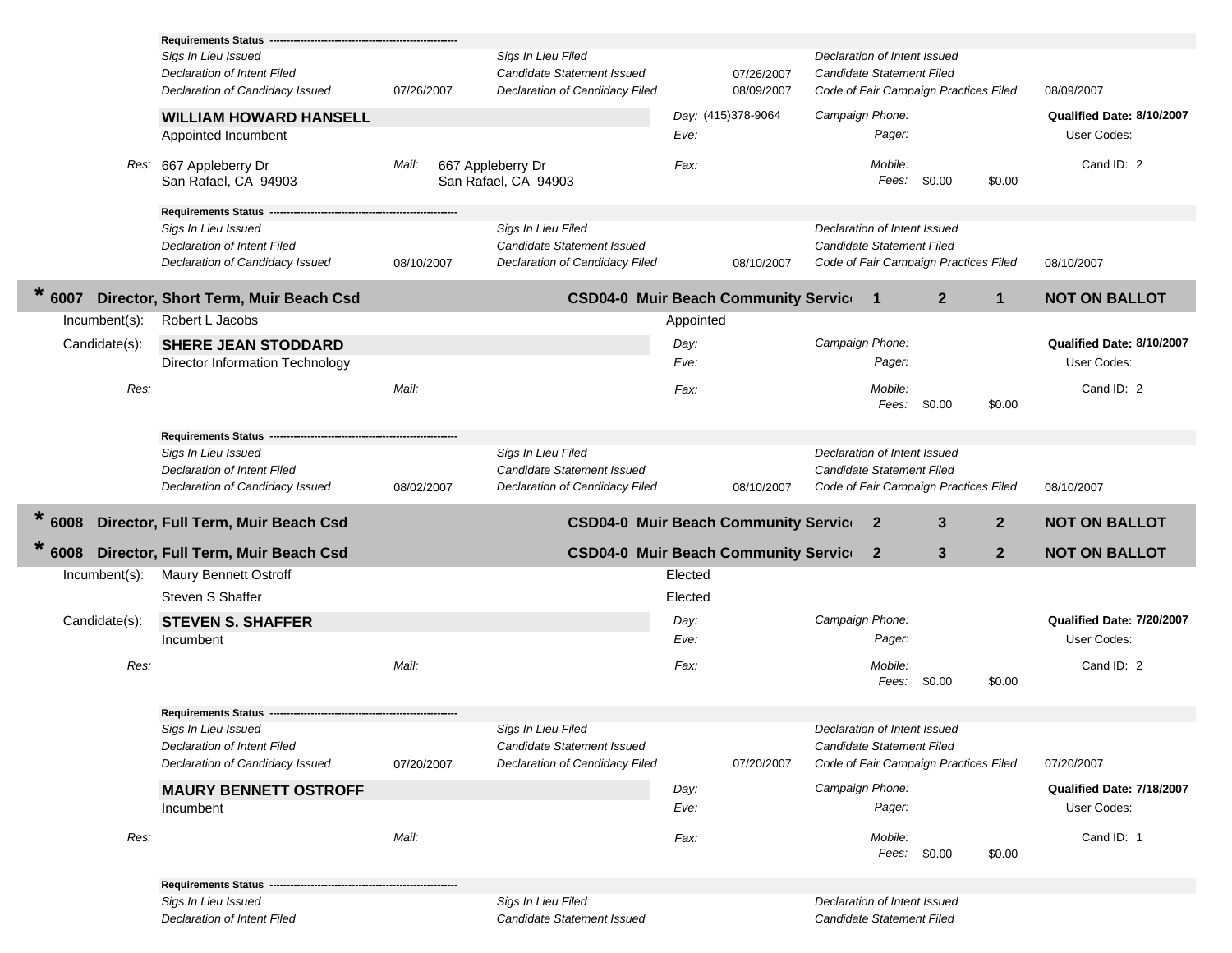07/18/2007

07/18/2007 *Declaration of Candidacy Issued* 07/18/2007 *Declaration of Candidacy Filed Code of Fair Campaign Practices Filed*

| *<br>6018 |               | <b>Director, Kentfield Fpd</b>                                 |                      | FI03-0 Kentfield Fire District                               |           |                    |                                                                    | $\overline{2}$ | $\overline{2}$ | $\mathbf{2}$   | <b>NOT ON BALLOT</b>      |
|-----------|---------------|----------------------------------------------------------------|----------------------|--------------------------------------------------------------|-----------|--------------------|--------------------------------------------------------------------|----------------|----------------|----------------|---------------------------|
|           | Incumbent(s): | <b>Bruce Corbet</b>                                            |                      |                                                              | Appointed |                    |                                                                    |                |                |                |                           |
|           |               | <b>Michael Gerard Murray</b>                                   |                      |                                                              | Elected   |                    |                                                                    |                |                |                |                           |
|           | Candidate(s): | <b>MICHAEL GERARD MURRAY</b>                                   |                      |                                                              | Day:      |                    | Campaign Phone:                                                    |                |                |                | Qualified Date: 8/7/2007  |
|           |               | Incumbent                                                      |                      |                                                              | Eve:      |                    |                                                                    | Pager:         |                |                | User Codes:               |
|           | Res:          |                                                                | Mail:                |                                                              | Fax:      |                    |                                                                    | Mobile:        |                |                | Cand ID: 3                |
|           |               |                                                                |                      |                                                              |           |                    |                                                                    | Fees:          | \$0.00         | \$0.00         |                           |
|           |               | <b>Requirements Status</b>                                     |                      |                                                              |           |                    |                                                                    |                |                |                |                           |
|           |               | Sigs In Lieu Issued                                            |                      | Sigs In Lieu Filed                                           |           |                    | Declaration of Intent Issued                                       |                |                |                |                           |
|           |               | Declaration of Intent Filed                                    |                      | Candidate Statement Issued                                   |           |                    | <b>Candidate Statement Filed</b>                                   |                |                |                |                           |
|           |               | Declaration of Candidacy Issued                                | 08/07/2007           | Declaration of Candidacy Filed                               |           | 08/07/2007         | Code of Fair Campaign Practices Filed                              |                |                |                | 08/07/2007                |
|           |               | <b>BRUCE CORBET</b>                                            |                      |                                                              |           | Day: (415)461-5694 | Campaign Phone:                                                    |                |                |                | Qualified Date: 7/20/2007 |
|           |               | Hardware Store Owner                                           |                      |                                                              | Eve:      |                    |                                                                    | Pager:         |                |                | User Codes:               |
|           | Res:          |                                                                | Mail:                |                                                              |           |                    |                                                                    | Mobile:        |                |                | Cand ID: 1                |
|           |               |                                                                | <b>PO Box 493</b>    | Kentfield CA 94914-0493                                      | Fax:      |                    |                                                                    | Fees:          | \$0.00         | \$0.00         |                           |
|           |               |                                                                |                      |                                                              |           |                    |                                                                    |                |                |                |                           |
|           |               | <b>Requirements Status</b>                                     |                      |                                                              |           |                    |                                                                    |                |                |                |                           |
|           |               | Sigs In Lieu Issued<br>Declaration of Intent Filed             |                      | Sigs In Lieu Filed<br><b>Candidate Statement Issued</b>      |           |                    | Declaration of Intent Issued<br>Candidate Statement Filed          |                |                |                |                           |
|           |               | Declaration of Candidacy Issued                                | 07/20/2007           | Declaration of Candidacy Filed                               |           | 07/20/2007         | Code of Fair Campaign Practices Filed                              |                |                |                | 07/20/2007                |
|           |               |                                                                |                      |                                                              |           |                    |                                                                    |                |                |                |                           |
| 6021      |               | <b>Director, Sleepy Hollow Fpd</b>                             |                      | FI05-0 Sleepy Hollow Fire Protection Dis                     |           |                    |                                                                    | $\mathbf{2}$   | $\mathbf{2}$   | $\overline{2}$ | <b>NOT ON BALLOT</b>      |
|           | Incumbent(s): | Frank Joseph Berto                                             |                      |                                                              | Elected   |                    |                                                                    |                |                |                |                           |
|           |               | Thomas Joseph Finn                                             |                      |                                                              | Elected   |                    |                                                                    |                |                |                |                           |
| 6021      |               | <b>Director, Sleepy Hollow Fpd</b>                             |                      |                                                              |           |                    |                                                                    | $\overline{2}$ | $\overline{2}$ | $\overline{2}$ | <b>NOT ON BALLOT</b>      |
|           | Candidate(s): | <b>THOMAS J. FINN</b>                                          |                      |                                                              | Day:      |                    | Campaign Phone:                                                    |                |                |                | Qualified Date: 8/2/2007  |
|           |               | Incumbent                                                      |                      |                                                              | Eve:      |                    |                                                                    | Pager:         |                |                | User Codes:               |
|           | Res:          |                                                                | Mail:                |                                                              | Fax:      |                    |                                                                    | Mobile:        |                |                | Cand ID: 2                |
|           |               |                                                                |                      |                                                              |           |                    |                                                                    | Fees:          | \$0.00         | \$0.00         |                           |
|           |               | <b>Requirements Status</b>                                     |                      |                                                              |           |                    |                                                                    |                |                |                |                           |
|           |               | Sigs In Lieu Issued                                            |                      | Sigs In Lieu Filed                                           |           |                    | Declaration of Intent Issued                                       |                |                |                |                           |
|           |               | Declaration of Intent Filed<br>Declaration of Candidacy Issued | 08/02/2007           | Candidate Statement Issued<br>Declaration of Candidacy Filed |           | 08/02/2007         | Candidate Statement Filed<br>Code of Fair Campaign Practices Filed |                |                |                | 08/02/2007                |
|           |               | <b>FRANK J. BERTO</b>                                          |                      |                                                              |           | Day: (415)454-2923 | Campaign Phone:                                                    |                |                |                | Qualified Date: 7/16/2007 |
|           |               | Incumbent                                                      |                      |                                                              | Eve:      |                    |                                                                    | Pager:         |                |                | User Codes:               |
|           |               | Res: 70 Crane Dr                                               | Mail:<br>70 Crane Dr |                                                              | Fax:      |                    |                                                                    | Mobile:        |                |                | Cand ID: 1                |
|           |               | San Anselmo, CA 94960                                          |                      | San Anselmo, CA 94960                                        |           |                    |                                                                    | Fees: \$0.00   |                | \$0.00         |                           |
|           |               | <b>Requirements Status</b>                                     |                      |                                                              |           |                    |                                                                    |                |                |                |                           |
|           |               | Sigs In Lieu Issued                                            |                      | Sigs In Lieu Filed                                           |           |                    | Declaration of Intent Issued                                       |                |                |                |                           |
|           |               | Declaration of Intent Filed                                    |                      | Candidate Statement Issued                                   |           |                    | <b>Candidate Statement Filed</b>                                   |                |                |                |                           |
|           |               | Declaration of Candidacy Issued                                | 07/16/2007           | Declaration of Candidacy Filed                               |           | 07/16/2007         | Code of Fair Campaign Practices Filed                              |                |                |                | 07/16/2007                |

Г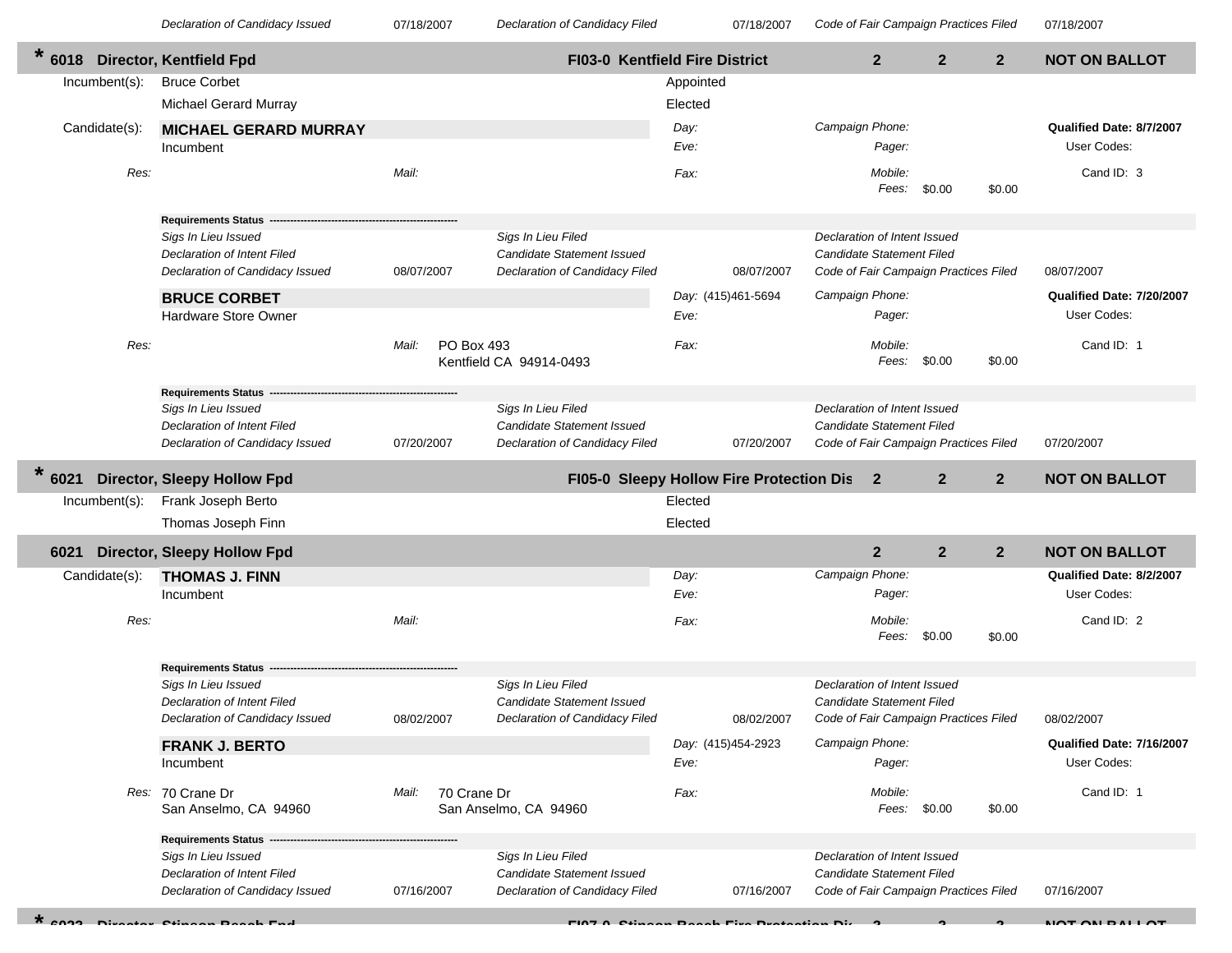|               | 6023 Director, Stinson Beach Fpd                   |            |                   |                                                  |              | <b>FIU/-U Stinson Beach Fire Protection Distri</b> |                                                           | 3                | 3                                     | 3              | <b>NOI ON BALLOI</b>                    |
|---------------|----------------------------------------------------|------------|-------------------|--------------------------------------------------|--------------|----------------------------------------------------|-----------------------------------------------------------|------------------|---------------------------------------|----------------|-----------------------------------------|
| Incumbent(s): | Christopher J Harrington                           |            |                   |                                                  | Elected      |                                                    |                                                           |                  |                                       |                |                                         |
|               | Philip Joseph O Brien                              |            |                   |                                                  | Elected      |                                                    |                                                           |                  |                                       |                |                                         |
|               | John R Washington                                  |            |                   |                                                  | Elected      |                                                    |                                                           |                  |                                       |                |                                         |
| Candidate(s): | <b>CHRISTOPHER J. HARRINGTON</b>                   |            |                   |                                                  | Day:         |                                                    | Campaign Phone:                                           |                  |                                       |                | Qualified Date: 8/10/2007               |
|               | Incumbent                                          |            |                   |                                                  | Eve:         |                                                    |                                                           | Pager:           |                                       |                | User Codes:                             |
| Res:          |                                                    | Mail:      | <b>PO Box 187</b> |                                                  |              |                                                    |                                                           |                  |                                       |                | Cand ID: 3                              |
|               |                                                    |            |                   | Stinson Beach CA 94970-0187                      | Fax:         |                                                    |                                                           | Mobile:<br>Fees: | \$0.00                                | \$0.00         |                                         |
|               |                                                    |            |                   |                                                  |              |                                                    |                                                           |                  |                                       |                |                                         |
|               | <b>Requirements Status --</b>                      |            |                   |                                                  |              |                                                    |                                                           |                  |                                       |                |                                         |
|               | Sigs In Lieu Issued<br>Declaration of Intent Filed |            |                   | Sigs In Lieu Filed<br>Candidate Statement Issued |              |                                                    | Declaration of Intent Issued<br>Candidate Statement Filed |                  |                                       |                |                                         |
|               | Declaration of Candidacy Issued                    | 08/10/2007 |                   | Declaration of Candidacy Filed                   |              | 08/10/2007                                         |                                                           |                  | Code of Fair Campaign Practices Filed |                | 08/10/2007                              |
|               |                                                    |            |                   |                                                  |              |                                                    |                                                           |                  |                                       |                |                                         |
|               | <b>JOHN R. WASHINGTON</b>                          |            |                   |                                                  | Day:<br>Eve: |                                                    | Campaign Phone:                                           | Pager:           |                                       |                | Qualified Date: 8/8/2007<br>User Codes: |
|               | No Ballot Designation                              |            |                   |                                                  |              |                                                    |                                                           |                  |                                       |                |                                         |
| Res:          |                                                    | Mail:      | PO Box 554        |                                                  | Fax:         |                                                    |                                                           | Mobile:          |                                       |                | Cand ID: 1                              |
|               |                                                    |            |                   | Stinson Beach CA 94970-0554                      |              |                                                    |                                                           | Fees:            | \$0.00                                | \$0.00         |                                         |
|               | Requirements Status --                             |            |                   |                                                  |              |                                                    |                                                           |                  |                                       |                |                                         |
|               | Sigs In Lieu Issued                                |            |                   | Sigs In Lieu Filed                               |              |                                                    | Declaration of Intent Issued                              |                  |                                       |                |                                         |
|               | Declaration of Intent Filed                        |            |                   | Candidate Statement Issued                       |              |                                                    | <b>Candidate Statement Filed</b>                          |                  |                                       |                |                                         |
|               | Declaration of Candidacy Issued                    | 08/08/2007 |                   | Declaration of Candidacy Filed                   |              | 08/08/2007                                         |                                                           |                  | Code of Fair Campaign Practices Filed |                | 08/08/2007                              |
|               | PHILIP JOSEPH O BRIEN                              |            |                   |                                                  | Day: (415)   |                                                    | Campaign Phone:                                           |                  |                                       |                | Qualified Date: 8/9/2007                |
|               | Incumbent                                          |            |                   |                                                  | Eve:         |                                                    |                                                           | Pager:           |                                       |                | User Codes:                             |
|               | Res: 9 Avenida Las Baulinas                        | Mail:      | PO Box 86         |                                                  | Fax:         |                                                    |                                                           | Mobile:          |                                       |                | Cand ID: 2                              |
|               | Stinson Beach, CA 94970                            |            |                   | Stinson Beach CA 94970-0086                      |              |                                                    |                                                           | Fees:            | \$0.00                                | \$0.00         |                                         |
|               |                                                    |            |                   |                                                  |              |                                                    |                                                           |                  |                                       |                |                                         |
|               | Requirements Status --<br>Sigs In Lieu Issued      |            |                   | Sigs In Lieu Filed                               |              |                                                    | Declaration of Intent Issued                              |                  |                                       |                |                                         |
|               | Declaration of Intent Filed                        |            |                   | Candidate Statement Issued                       |              |                                                    | <b>Candidate Statement Filed</b>                          |                  |                                       |                |                                         |
|               | Declaration of Candidacy Issued                    | 08/09/2007 |                   | Declaration of Candidacy Filed                   |              | 08/09/2007                                         |                                                           |                  | Code of Fair Campaign Practices Filed |                | 08/09/2007                              |
|               |                                                    |            |                   |                                                  |              |                                                    |                                                           |                  |                                       |                |                                         |
|               | 6032 Director, Bolinas Community Pud               |            |                   |                                                  |              | <b>PUD01-0 Bolinas Community Public Util</b>       |                                                           | $\overline{2}$   | $\overline{2}$                        | $\overline{2}$ | <b>NOT ON BALLOT</b>                    |
| Incumbent(s): | Victor Churchill Amoroso                           |            |                   |                                                  | Elected      |                                                    |                                                           |                  |                                       |                |                                         |
|               | Donald Leonard Smith                               |            |                   |                                                  | Elected      |                                                    |                                                           |                  |                                       |                |                                         |
| Candidate(s): | <b>DON SMITH</b>                                   |            |                   |                                                  |              | Day: (415)868-2172                                 | Campaign Phone:                                           |                  |                                       |                | Qualified Date: 8/1/2007                |
|               | <b>Retired Engineer</b>                            |            |                   |                                                  | Eve:         |                                                    |                                                           | Pager:           |                                       |                | User Codes:                             |
| Res:          |                                                    | Mail:      | PO Box 67         |                                                  | Fax:         |                                                    |                                                           | Mobile:          |                                       |                | Cand ID: 2                              |
|               |                                                    |            |                   | Bolinas CA 94924-0067                            |              |                                                    |                                                           | Fees: \$0.00     |                                       | \$0.00         |                                         |
|               |                                                    |            |                   |                                                  |              |                                                    |                                                           |                  |                                       |                |                                         |
|               | <b>Requirements Status</b>                         |            |                   |                                                  |              | Email: donsmith@neteze.com                         |                                                           |                  |                                       |                |                                         |
|               | Sigs In Lieu Issued                                |            |                   | Sigs In Lieu Filed                               |              |                                                    | Declaration of Intent Issued                              |                  |                                       |                |                                         |
|               | Declaration of Intent Filed                        |            |                   | Candidate Statement Issued                       |              |                                                    | <b>Candidate Statement Filed</b>                          |                  |                                       |                |                                         |
|               | Declaration of Candidacy Issued                    | 08/01/2007 |                   | Declaration of Candidacy Filed                   |              | 08/01/2007                                         |                                                           |                  | Code of Fair Campaign Practices Filed |                | 08/01/2007                              |
|               | <b>VIC AMOROSO</b>                                 |            |                   |                                                  |              | Day: (415)868-1757                                 | Campaign Phone:                                           |                  |                                       |                | Qualified Date: 7/17/2007               |
|               | Incumbent                                          |            |                   |                                                  | Eve:         |                                                    |                                                           | Pager:           |                                       |                | User Codes:                             |
|               |                                                    |            |                   |                                                  |              |                                                    |                                                           |                  |                                       |                |                                         |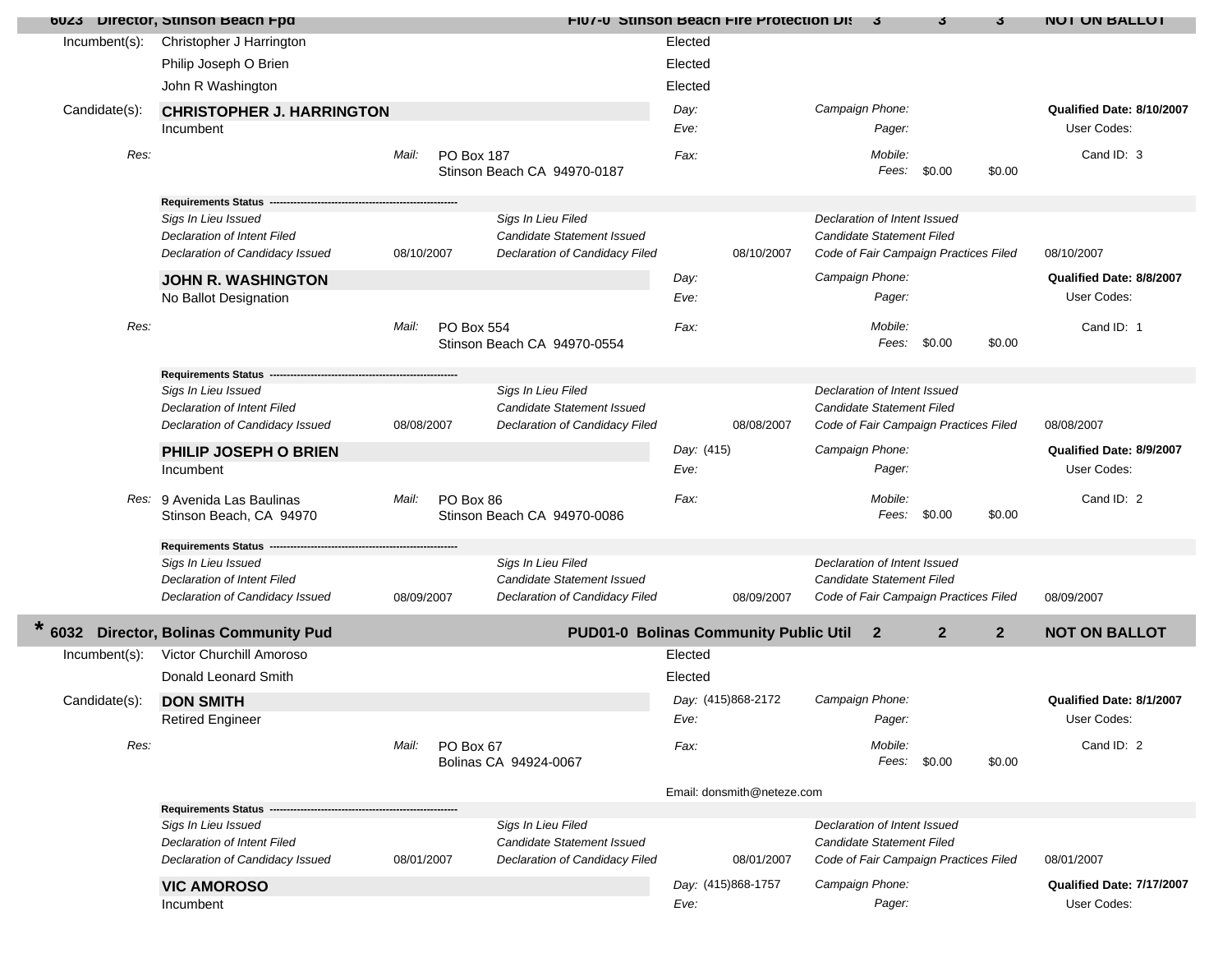|                  | Res: 17 Brighton Ave<br>Bolinas, CA 94924                                                                       | Mail:      | PO Box 537<br>Bolinas CA 94924-0537    |                                                                                    | Fax:      |                    |                                                           | Mobile:<br>Fees: | \$0.00                                | \$0.00       | Cand ID: 1                |
|------------------|-----------------------------------------------------------------------------------------------------------------|------------|----------------------------------------|------------------------------------------------------------------------------------|-----------|--------------------|-----------------------------------------------------------|------------------|---------------------------------------|--------------|---------------------------|
|                  | Requirements Status --<br>Sigs In Lieu Issued<br>Declaration of Intent Filed<br>Declaration of Candidacy Issued | 07/17/2007 |                                        | Sigs In Lieu Filed<br>Candidate Statement Issued<br>Declaration of Candidacy Filed |           | 07/17/2007         | Declaration of Intent Issued<br>Candidate Statement Filed |                  | Code of Fair Campaign Practices Filed |              | 07/17/2007                |
| $\ast$<br>6033   | Director, Full Term, Inverness Pud                                                                              |            |                                        | PUD02-0 Inverness Public Utility District                                          |           |                    |                                                           | 3                | 3                                     | $\mathbf{3}$ | <b>NOT ON BALLOT</b>      |
| $Incumbent(s)$ : | Laura Bratenahl Alderdice                                                                                       |            |                                        |                                                                                    | Elected   |                    |                                                           |                  |                                       |              |                           |
|                  | Mark R Kriss                                                                                                    |            |                                        |                                                                                    | Elected   |                    |                                                           |                  |                                       |              |                           |
|                  | Michael Dunlea Mc Eneany                                                                                        |            |                                        |                                                                                    | Elected   |                    |                                                           |                  |                                       |              |                           |
| Candidate(s):    | <b>MARK R. KRISS</b>                                                                                            |            |                                        |                                                                                    | Day:      |                    | Campaign Phone:                                           |                  |                                       |              | Qualified Date: 7/20/2007 |
|                  | Incumbent                                                                                                       |            |                                        |                                                                                    | Eve:      |                    |                                                           | Pager:           |                                       |              | User Codes:               |
| Res:             |                                                                                                                 | Mail:      | PO Box 1101<br>Inverness CA 94937-1101 |                                                                                    | Fax:      |                    |                                                           | Mobile:<br>Fees: | \$0.00                                | \$0.00       | Cand ID: 2                |
|                  | Requirements Status --                                                                                          |            |                                        |                                                                                    |           |                    |                                                           |                  |                                       |              |                           |
|                  | Sigs In Lieu Issued                                                                                             |            |                                        | Sigs In Lieu Filed                                                                 |           |                    | Declaration of Intent Issued                              |                  |                                       |              |                           |
|                  | Declaration of Intent Filed<br>Declaration of Candidacy Issued                                                  | 07/20/2007 |                                        | <b>Candidate Statement Issued</b><br>Declaration of Candidacy Filed                |           | 07/20/2007         | Candidate Statement Filed                                 |                  | Code of Fair Campaign Practices Filed |              | 07/20/2007                |
|                  | <b>LAURA BRATENAHL ALDERDICE</b>                                                                                |            |                                        |                                                                                    | Day:      |                    | Campaign Phone:                                           |                  |                                       |              | Qualified Date: 7/20/2007 |
|                  | Incumbent                                                                                                       |            |                                        |                                                                                    | Eve:      |                    |                                                           | Pager:           |                                       |              | User Codes:               |
| Res:             |                                                                                                                 | Mail:      | PO Box 1198                            |                                                                                    |           |                    |                                                           | Mobile:          |                                       |              | Cand ID: 1                |
|                  |                                                                                                                 |            | Inverness CA 94937-1198                |                                                                                    | Fax:      |                    |                                                           | Fees:            | \$0.00                                | \$0.00       |                           |
|                  | <b>Requirements Status -</b>                                                                                    |            |                                        |                                                                                    |           |                    |                                                           |                  |                                       |              |                           |
|                  | Sigs In Lieu Issued<br>Declaration of Intent Filed                                                              |            |                                        | Sigs In Lieu Filed<br>Candidate Statement Issued                                   |           |                    | Declaration of Intent Issued<br>Candidate Statement Filed |                  |                                       |              |                           |
|                  | Declaration of Candidacy Issued                                                                                 | 07/20/2007 |                                        | Declaration of Candidacy Filed                                                     |           | 07/20/2007         |                                                           |                  | Code of Fair Campaign Practices Filed |              | 07/20/2007                |
|                  | <b>MICHAEL D. MC ENEANY</b>                                                                                     |            |                                        |                                                                                    | Day:      |                    | Campaign Phone:                                           |                  |                                       |              | Qualified Date: 8/16/2007 |
|                  | Incumbent                                                                                                       |            |                                        |                                                                                    | Eve:      |                    |                                                           | Pager:           |                                       |              | User Codes:               |
| Res:             |                                                                                                                 | Mail:      | PO Box 892<br>Inverness CA 94937-0892  |                                                                                    | Fax:      |                    |                                                           | Mobile:<br>Fees: | \$0.00                                | \$0.00       | Cand ID: 3                |
| 6033             | Director, Full Term, Inverness Pud                                                                              |            |                                        |                                                                                    |           |                    |                                                           | 3                | 3                                     | 3            | <b>NOT ON BALLOT</b>      |
|                  | Requirements Status --------<br>Sigs In Lieu Issued                                                             |            |                                        | Sigs In Lieu Filed                                                                 |           |                    | Declaration of Intent Issued                              |                  |                                       |              |                           |
|                  | <b>Declaration of Intent Filed</b>                                                                              |            |                                        | Candidate Statement Issued                                                         |           |                    | Candidate Statement Filed                                 |                  |                                       |              |                           |
|                  | Declaration of Candidacy Issued                                                                                 | 08/10/2007 |                                        | Declaration of Candidacy Filed                                                     |           | 08/10/2007         |                                                           |                  | Code of Fair Campaign Practices Filed |              | 08/10/2007                |
| $*$ 6034         | Director, Short Term, Inverness Pud                                                                             |            |                                        | PUD02-0 Inverness Public Utility District                                          |           |                    |                                                           | $\mathbf{1}$     | $\mathbf{1}$                          | $\mathbf{1}$ | <b>NOT ON BALLOT</b>      |
| Incumbent(s):    | Kenneth John Emanuels                                                                                           |            |                                        |                                                                                    | Appointed |                    |                                                           |                  |                                       |              |                           |
| Candidate(s):    | <b>KENNETH EMANUELS</b>                                                                                         |            |                                        |                                                                                    |           | Day: (415)669-1963 | Campaign Phone:                                           |                  |                                       |              | Qualified Date: 7/30/2007 |
|                  | Appointed Incumbent                                                                                             |            |                                        |                                                                                    | Eve:      |                    |                                                           | Pager:           |                                       |              | User Codes:               |
|                  | Res: 175 Edgemont Way<br>Inverness, CA 94937                                                                    | Mail:      | PO Box 465<br>Inverness CA 94937-0465  |                                                                                    | Fax:      |                    |                                                           | Mobile:<br>Fees: | \$0.00                                | \$0.00       | Cand ID: 1                |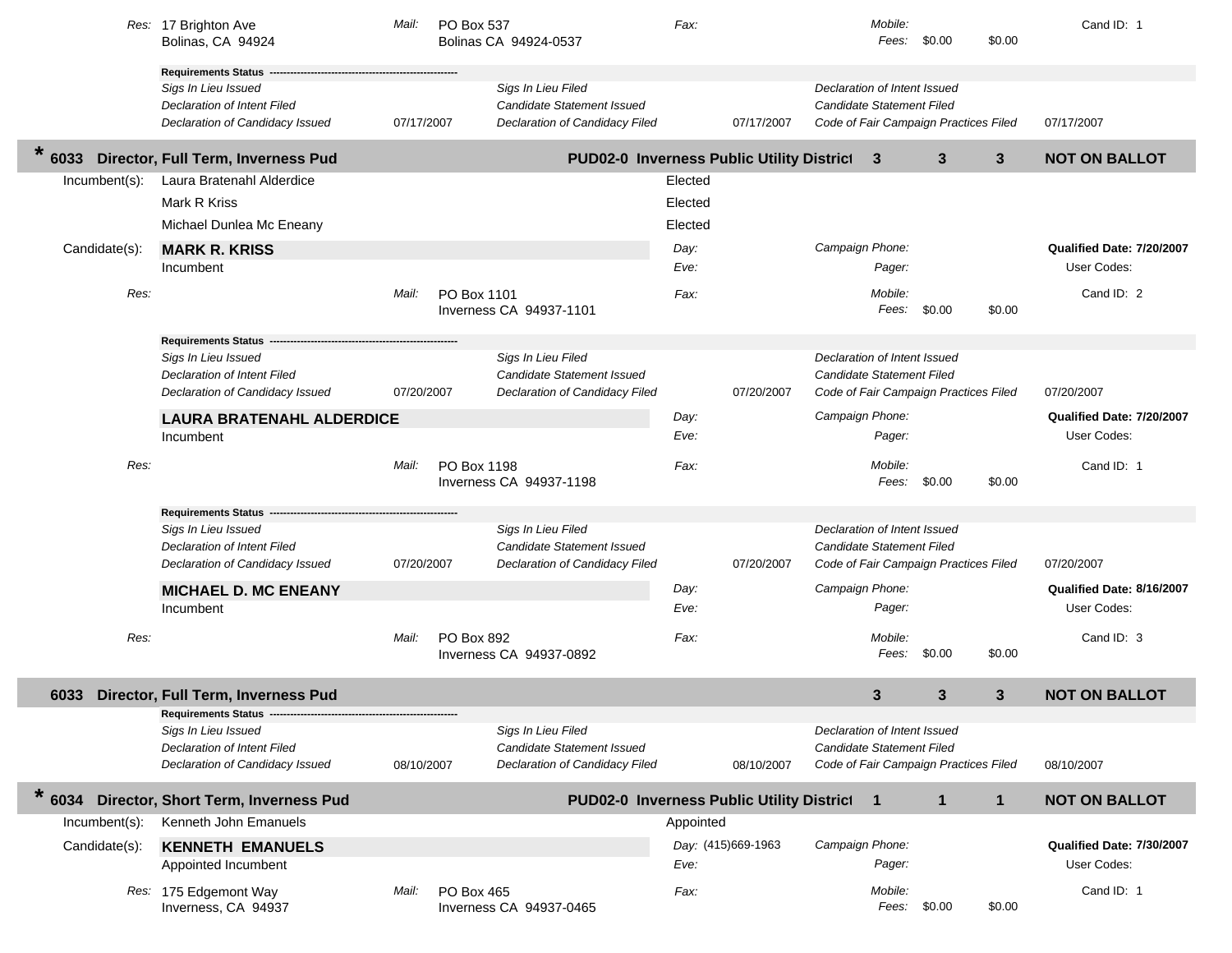|                  | <b>Requirements Status</b>                                            |            |              |                       |                                                                     |                |                                        |                                  |                         |                                       |                |                                         |
|------------------|-----------------------------------------------------------------------|------------|--------------|-----------------------|---------------------------------------------------------------------|----------------|----------------------------------------|----------------------------------|-------------------------|---------------------------------------|----------------|-----------------------------------------|
|                  | Sigs In Lieu Issued                                                   |            |              | Sigs In Lieu Filed    |                                                                     |                |                                        | Declaration of Intent Issued     |                         |                                       |                |                                         |
|                  | Declaration of Intent Filed                                           |            |              |                       | <b>Candidate Statement Issued</b>                                   |                | 07/19/2007                             | Candidate Statement Filed        |                         |                                       |                |                                         |
|                  | Declaration of Candidacy Issued                                       | 07/19/2007 |              |                       | Declaration of Candidacy Filed                                      |                | 07/30/2007                             |                                  |                         | Code of Fair Campaign Practices Filed |                | 07/30/2007                              |
| $\ast$<br>6043   | <b>Director, Alto Sanitary District</b>                               |            |              |                       | <b>SA05-0 Alto Sanitary District</b>                                |                |                                        |                                  | $\mathbf{3}$            | $\mathbf{3}$                          | 3 <sup>2</sup> | <b>NOT ON BALLOT</b>                    |
| Incumbent(s):    | Tania Graham Kennedy                                                  |            |              |                       |                                                                     | Elected        |                                        |                                  |                         |                                       |                |                                         |
|                  | Joyce F Miles                                                         |            |              |                       |                                                                     | Elected        |                                        |                                  |                         |                                       |                |                                         |
|                  | Pedro F Femenia                                                       |            |              |                       |                                                                     | Elected        |                                        |                                  |                         |                                       |                |                                         |
| Candidate(s):    | <b>PEDRO F. FEMENIA</b>                                               |            |              |                       |                                                                     |                | Day: (415)302-4961                     | Campaign Phone:                  |                         |                                       |                | Qualified Date: 8/10/2007               |
|                  | Incumbent                                                             |            |              |                       |                                                                     | Eve:           |                                        |                                  | Pager:                  |                                       |                | User Codes:                             |
|                  | Res: 44 Valley Rd                                                     | Mail:      | 44 Valley Rd |                       |                                                                     | Fax:           |                                        |                                  | Mobile:                 |                                       |                | Cand ID: 3                              |
|                  | Mill Valley, CA 94941                                                 |            |              | Mill Valley, CA 94941 |                                                                     |                |                                        |                                  | Fees:                   | \$0.00                                | \$0.00         |                                         |
|                  |                                                                       |            |              |                       |                                                                     |                |                                        |                                  |                         |                                       |                |                                         |
|                  | <b>Requirements Status</b>                                            |            |              | Sigs In Lieu Filed    |                                                                     |                |                                        | Declaration of Intent Issued     |                         |                                       |                |                                         |
|                  | Sigs In Lieu Issued<br>Declaration of Intent Filed                    |            |              |                       | <b>Candidate Statement Issued</b>                                   |                |                                        | Candidate Statement Filed        |                         |                                       |                |                                         |
|                  | Declaration of Candidacy Issued                                       | 08/10/2007 |              |                       | Declaration of Candidacy Filed                                      |                | 08/10/2007                             |                                  |                         | Code of Fair Campaign Practices Filed |                | 08/10/2007                              |
|                  | <b>TANIA GRAHAM KENNEDY</b>                                           |            |              |                       |                                                                     | Day:           |                                        | Campaign Phone:                  |                         |                                       |                | Qualified Date: 7/23/2007               |
|                  | Incumbent                                                             |            |              |                       |                                                                     | Eve:           |                                        |                                  | Pager:                  |                                       |                | User Codes:                             |
|                  |                                                                       |            |              |                       |                                                                     |                |                                        |                                  |                         |                                       |                |                                         |
| Res:             |                                                                       | Mail:      |              |                       |                                                                     | Fax:           |                                        |                                  | Mobile:<br>Fees: \$0.00 |                                       | \$0.00         | Cand ID: 1                              |
|                  |                                                                       |            |              |                       |                                                                     |                |                                        |                                  |                         |                                       |                |                                         |
|                  | <b>Requirements Status</b>                                            |            |              |                       |                                                                     |                |                                        |                                  |                         |                                       |                |                                         |
|                  | Sigs In Lieu Issued                                                   |            |              | Sigs In Lieu Filed    |                                                                     |                |                                        | Declaration of Intent Issued     |                         |                                       |                |                                         |
|                  | Declaration of Intent Filed<br>Declaration of Candidacy Issued        | 07/23/2007 |              |                       | <b>Candidate Statement Issued</b><br>Declaration of Candidacy Filed |                | 07/23/2007                             | Candidate Statement Filed        |                         | Code of Fair Campaign Practices Filed |                | 07/23/2007                              |
|                  |                                                                       |            |              |                       |                                                                     |                |                                        | Campaign Phone:                  |                         |                                       |                |                                         |
|                  | <b>JOYCE F. MILES</b><br>No Ballot Designation                        |            |              |                       |                                                                     | Day:<br>Eve:   |                                        |                                  | Pager:                  |                                       |                | Qualified Date: 8/9/2007<br>User Codes: |
|                  |                                                                       |            |              |                       |                                                                     |                |                                        |                                  |                         |                                       |                |                                         |
| Res:             |                                                                       | Mail:      |              |                       |                                                                     | Fax:           |                                        |                                  | Mobile:                 |                                       |                | Cand ID: 2                              |
|                  |                                                                       |            |              |                       |                                                                     |                |                                        |                                  | Fees:                   | \$0.00                                | \$0.00         |                                         |
|                  | <b>Requirements Status</b>                                            |            |              |                       |                                                                     |                |                                        |                                  |                         |                                       |                |                                         |
|                  | Sigs In Lieu Issued                                                   |            |              | Sigs In Lieu Filed    |                                                                     |                |                                        | Declaration of Intent Issued     |                         |                                       |                |                                         |
|                  | <b>Declaration of Intent Filed</b><br>Declaration of Candidacy Issued | 08/09/2007 |              |                       | <b>Candidate Statement Issued</b><br>Declaration of Candidacy Filed |                | 08/09/2007                             | <b>Candidate Statement Filed</b> |                         | Code of Fair Campaign Practices Filed |                | 08/09/2007                              |
|                  |                                                                       |            |              |                       |                                                                     |                |                                        |                                  |                         |                                       |                |                                         |
| $\star$<br>6045  | <b>Director, Homestead Vly Sanitary</b>                               |            |              |                       |                                                                     |                | SA06-0 Homestead Valley Sanitary Distr |                                  | 3                       | 3                                     | 3              | <b>NOT ON BALLOT</b>                    |
| 6045             | <b>Director, Homestead Vly Sanitary</b>                               |            |              |                       |                                                                     |                | SA06-0 Homestead Valley Sanitary Distr |                                  | 3                       | 3                                     | $\mathbf 3$    | <b>NOT ON BALLOT</b>                    |
| $Incumbent(s)$ : | Einar Lars Asbo                                                       |            |              |                       |                                                                     | Elected        |                                        |                                  |                         |                                       |                |                                         |
|                  | <b>Robert Scott Westbrook</b>                                         |            |              |                       |                                                                     | Appointed      |                                        |                                  |                         |                                       |                |                                         |
|                  | Scott Morgan Noble                                                    |            |              |                       |                                                                     | Elected        |                                        |                                  |                         |                                       |                |                                         |
| Candidate(s):    | <b>SCOTT MORGAN NOBLE</b>                                             |            |              |                       |                                                                     | Day: (415)884- |                                        | Campaign Phone:                  |                         |                                       |                | Qualified Date: 7/20/2007               |
|                  | Incumbent                                                             |            |              |                       |                                                                     | Eve:           |                                        |                                  | Pager:                  |                                       |                | User Codes:                             |
|                  | Res: 108 Janes St                                                     | Mail:      | 108 Janes St |                       |                                                                     | Fax:           |                                        |                                  | Mobile:                 |                                       |                | Cand ID: 1                              |
|                  | Mill Valley, CA 94941                                                 |            |              | Mill Valley, CA 94941 |                                                                     |                |                                        |                                  | Fees: \$0.00            |                                       | \$0.00         |                                         |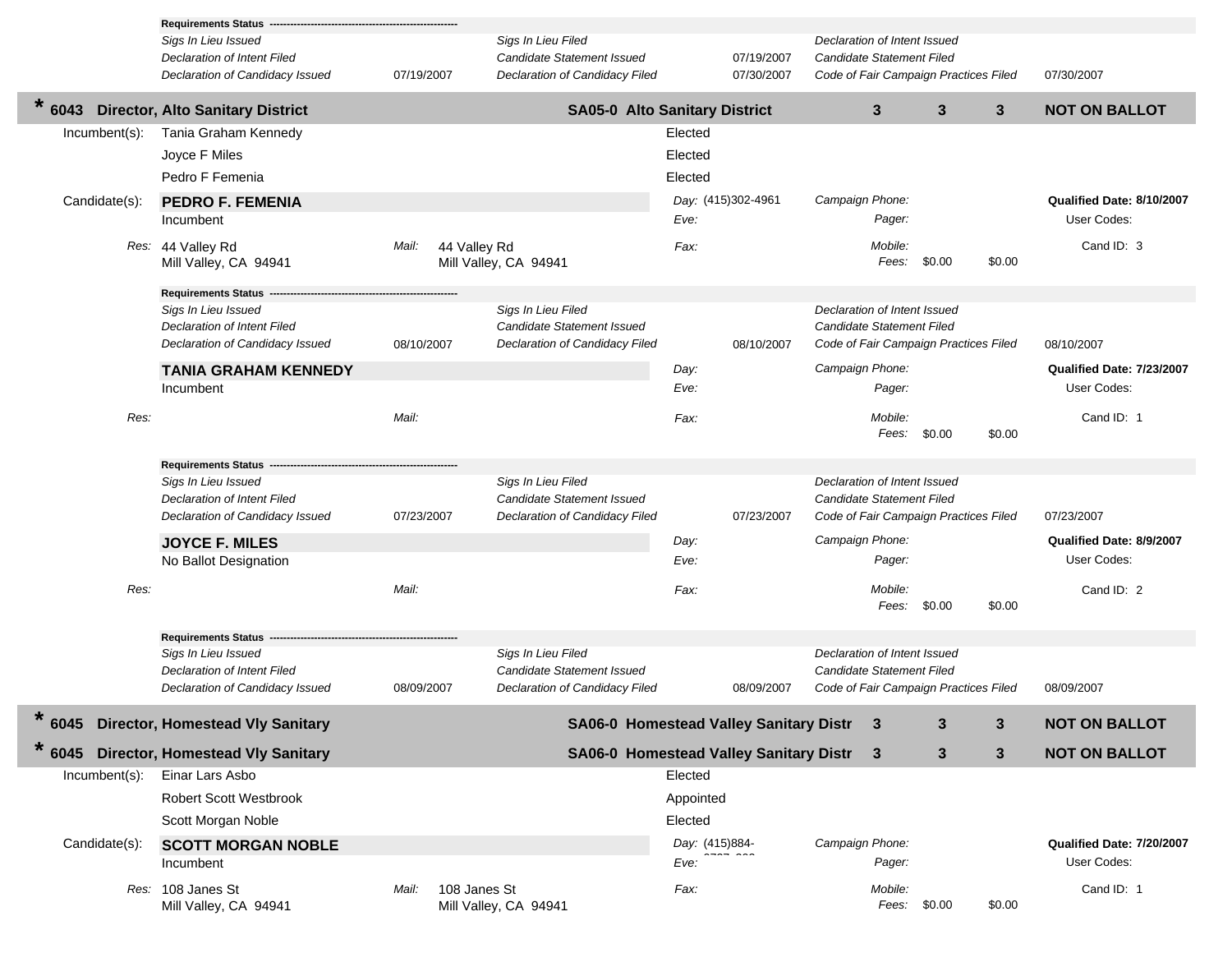|               | <b>Requirements Status</b>                                                            |            |                                                                                           |              |                    |                                                                                                           |                |                |                                          |
|---------------|---------------------------------------------------------------------------------------|------------|-------------------------------------------------------------------------------------------|--------------|--------------------|-----------------------------------------------------------------------------------------------------------|----------------|----------------|------------------------------------------|
|               | Sigs In Lieu Issued<br>Declaration of Intent Filed<br>Declaration of Candidacy Issued | 07/19/2007 | Sigs In Lieu Filed<br><b>Candidate Statement Issued</b><br>Declaration of Candidacy Filed |              | 07/19/2007         | Declaration of Intent Issued<br><b>Candidate Statement Filed</b><br>Code of Fair Campaign Practices Filed |                |                | 07/19/2007                               |
|               | <b>ROBERT SCOTT WESTBROOK</b><br>Appointed Incumbent                                  |            |                                                                                           | Day:<br>Eve: |                    | Campaign Phone:<br>Pager:                                                                                 |                |                | Qualified Date: 8/16/2007<br>User Codes: |
| Res:          |                                                                                       | Mail:      |                                                                                           | Fax:         |                    | Mobile:<br>Fees:                                                                                          | \$0.00         | \$0.00         | Cand ID: 2                               |
|               | Requirements Status -                                                                 |            |                                                                                           |              |                    |                                                                                                           |                |                |                                          |
|               | Sigs In Lieu Issued<br>Declaration of Intent Filed<br>Declaration of Candidacy Issued | 08/07/2007 | Sigs In Lieu Filed<br>Candidate Statement Issued<br>Declaration of Candidacy Filed        |              | 08/07/2007         | Declaration of Intent Issued<br>Candidate Statement Filed<br>Code of Fair Campaign Practices Filed        |                |                | 08/07/2007                               |
|               | <b>EINAR LARS ASBO</b>                                                                |            |                                                                                           |              | Day: (415)383-3656 | Campaign Phone:                                                                                           |                |                | Qualified Date: 8/8/2007                 |
|               | Incumbent                                                                             |            |                                                                                           | Eve:         |                    | Pager:                                                                                                    |                |                | User Codes:                              |
|               | Res: 110 Reed St<br>Mill Valley, CA 94941                                             | Mail:      | 110 Reed St<br>Mill Valley, CA 94941                                                      | Fax:         |                    | Mobile:<br>Fees:                                                                                          | \$0.00         | \$0.00         | Cand ID: 3                               |
|               | <b>Requirements Status</b>                                                            |            |                                                                                           |              |                    |                                                                                                           |                |                |                                          |
|               | Sigs In Lieu Issued                                                                   |            | Sigs In Lieu Filed                                                                        |              |                    | Declaration of Intent Issued                                                                              |                |                |                                          |
|               | Declaration of Intent Filed<br>Declaration of Candidacy Issued                        | 08/08/2007 | Candidate Statement Issued<br>Declaration of Candidacy Filed                              |              | 08/08/2007         | Candidate Statement Filed<br>Code of Fair Campaign Practices Filed                                        |                |                | 08/08/2007                               |
| 6052          | Director, Richardson Bay Sanitary                                                     |            | SA08-0 Richardson Bay Sanitary District                                                   |              |                    | $\mathbf{2}$                                                                                              | $\overline{2}$ | $\mathbf{1}$   | <b>NOT ON BALLOT</b>                     |
| Incumbent(s): | Virginia R Brunini                                                                    |            |                                                                                           | Elected      |                    |                                                                                                           |                |                |                                          |
|               | <b>Forrest Rene Morphew</b>                                                           |            |                                                                                           | Elected      |                    |                                                                                                           |                |                |                                          |
| Candidate(s): | <b>FORREST RENE MORPHEW</b>                                                           |            |                                                                                           | Day:         |                    | Campaign Phone:                                                                                           |                |                | Qualified Date: 8/7/2007                 |
|               | Incumbent                                                                             |            |                                                                                           |              |                    | Pager:                                                                                                    |                |                | User Codes:                              |
|               |                                                                                       |            |                                                                                           | Eve:         |                    |                                                                                                           |                |                |                                          |
| Res:          |                                                                                       | Mail:      |                                                                                           | Fax:         |                    | Mobile:<br>Fees:                                                                                          | \$0.00         | \$0.00         | Cand ID: 1                               |
|               |                                                                                       |            |                                                                                           |              |                    |                                                                                                           |                |                |                                          |
|               | <b>Requirements Status</b><br>Sigs In Lieu Issued                                     |            | Sigs In Lieu Filed                                                                        |              |                    | Declaration of Intent Issued                                                                              |                |                |                                          |
|               | Declaration of Intent Filed                                                           |            | <b>Candidate Statement Issued</b>                                                         |              | 07/16/2007         | <b>Candidate Statement Filed</b>                                                                          |                |                |                                          |
|               | Declaration of Candidacy Issued                                                       | 07/16/2007 | Declaration of Candidacy Filed                                                            |              | 08/07/2007         | Code of Fair Campaign Practices Filed                                                                     |                |                | 08/07/2007                               |
| 6054          | Director, Sausalito-Marin City San                                                    |            | SA09-0 Sausalito-Marin City Sanitary Dis                                                  |              |                    | $\mathbf{2}$                                                                                              | $\mathbf{2}$   | $\mathbf{2}$   | <b>NOT ON BALLOT</b>                     |
| Incumbent(s): | Donald Lee Beers                                                                      |            |                                                                                           | Elected      |                    |                                                                                                           |                |                |                                          |
|               | Norman Wohlschlaeger                                                                  |            |                                                                                           | Elected      |                    |                                                                                                           |                |                |                                          |
| 6054          | Director, Sausalito-Marin City San                                                    |            |                                                                                           |              |                    | $\mathbf{2}$                                                                                              | $\mathbf{2}$   | 2 <sup>2</sup> | <b>NOT ON BALLOT</b>                     |
| Candidate(s): | <b>DON BEERS</b>                                                                      |            |                                                                                           | Day:         |                    | Campaign Phone:                                                                                           |                |                | Qualified Date: 8/6/2007                 |
|               | Incumbent                                                                             |            |                                                                                           | Eve:         |                    | Pager:                                                                                                    |                |                | User Codes:                              |
| Res:          |                                                                                       | Mail:      |                                                                                           | Fax:         |                    | Mobile:                                                                                                   | Fees: \$0.00   | \$0.00         | Cand ID: 2                               |
|               | <b>Requirements Status</b>                                                            |            |                                                                                           |              |                    |                                                                                                           |                |                |                                          |
|               | Sigs In Lieu Issued                                                                   |            | Sigs In Lieu Filed                                                                        |              |                    | Declaration of Intent Issued                                                                              |                |                |                                          |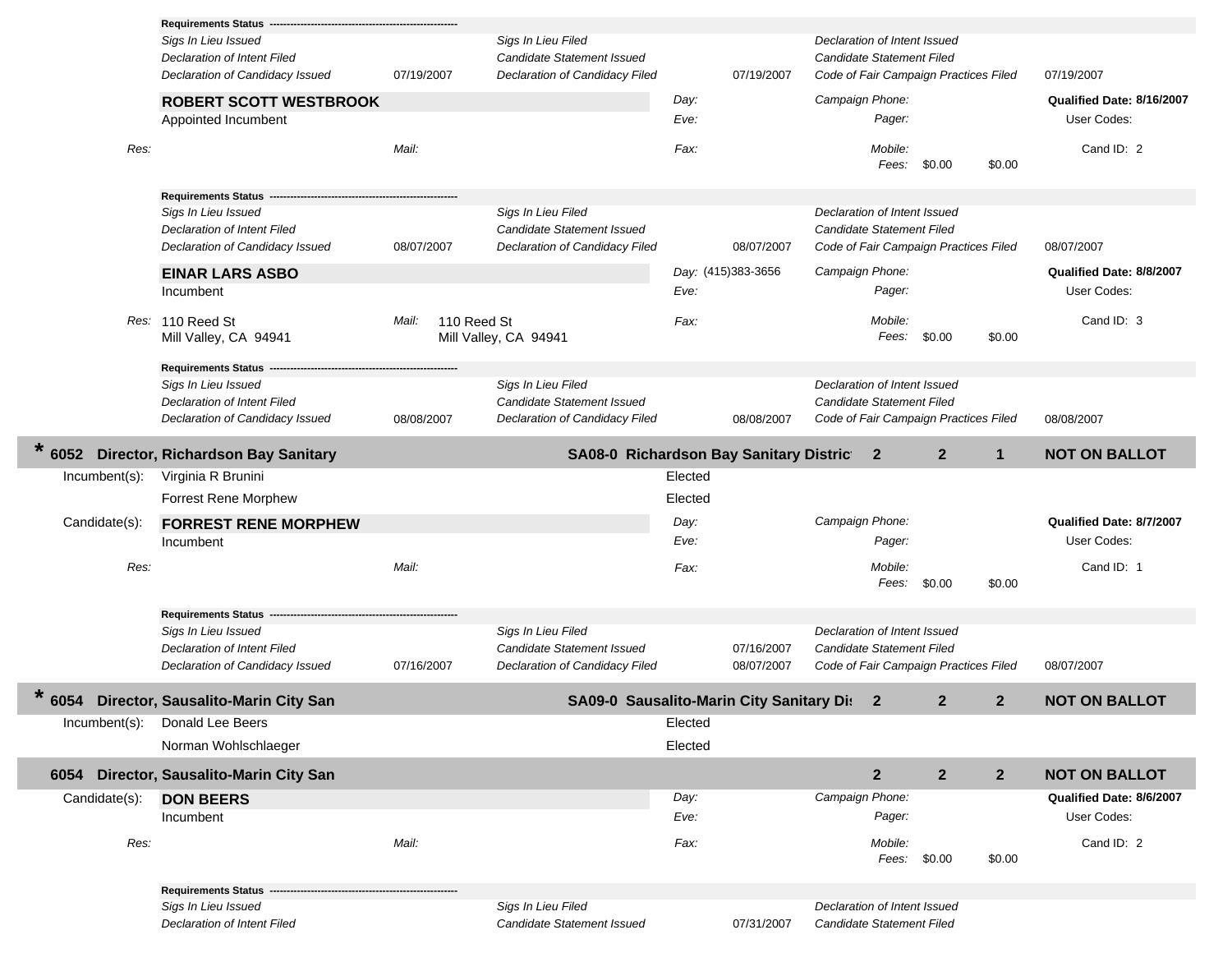|                 | Declaration of Candidacy Issued                   | 07/31/2007 |               | Declaration of Candidacy Filed            |           | 08/06/2007         |                              |              | Code of Fair Campaign Practices Filed |                | 08/06/2007                |
|-----------------|---------------------------------------------------|------------|---------------|-------------------------------------------|-----------|--------------------|------------------------------|--------------|---------------------------------------|----------------|---------------------------|
|                 | <b>NORMAN C. WOHLSCHLAEGER</b>                    |            |               |                                           |           | Day: (415)332-4494 | Campaign Phone:              |              |                                       |                | Qualified Date: 7/18/2007 |
|                 | Incumbent                                         |            |               |                                           | Eve:      |                    |                              | Pager:       |                                       |                | User Codes:               |
| Res:            | 809 Spring St                                     | Mail:      | 809 Spring St |                                           | Fax:      |                    |                              | Mobile:      |                                       |                | Cand ID: 1                |
|                 | Sausalito, CA 94965                               |            |               | Sausalito, CA 94965                       |           |                    |                              | Fees:        | \$0.00                                | \$0.00         |                           |
|                 |                                                   |            |               |                                           |           |                    |                              |              |                                       |                |                           |
|                 | <b>Requirements Status</b><br>Sigs In Lieu Issued |            |               | Sigs In Lieu Filed                        |           |                    | Declaration of Intent Issued |              |                                       |                |                           |
|                 | <b>Declaration of Intent Filed</b>                |            |               | Candidate Statement Issued                |           | 07/18/2007         | Candidate Statement Filed    |              |                                       |                |                           |
|                 | Declaration of Candidacy Issued                   | 07/18/2007 |               | Declaration of Candidacy Filed            |           | 07/18/2007         |                              |              | Code of Fair Campaign Practices Filed |                | 07/18/2007                |
| 6064            | Director, Short Term, Tomales Csd                 |            |               | <b>CSD07-0 Tomales Community Services</b> |           |                    |                              | $\mathbf{1}$ | $\mathbf{1}$                          | $\mathbf{1}$   | <b>NOT ON BALLOT</b>      |
| Incumbent(s):   | Kathryn Lynn Marando                              |            |               |                                           | Appointed |                    |                              |              |                                       |                |                           |
| Candidate(s):   | <b>KATHRYN LYNN MARANDO</b>                       |            |               |                                           |           | Day: (707)878-2267 | Campaign Phone:              |              |                                       |                | Qualified Date: 8/10/2007 |
|                 | Student                                           |            |               |                                           | Eve:      |                    |                              | Pager:       |                                       |                | User Codes:               |
| Res:            |                                                   | Mail:      | PO Box 426    |                                           | Fax:      |                    |                              | Mobile:      |                                       |                | Cand ID: 1                |
|                 |                                                   |            |               | Tomales CA 94971-0426                     |           |                    |                              | Fees:        | \$0.00                                | \$0.00         |                           |
|                 | <b>Requirements Status</b>                        |            |               |                                           |           |                    |                              |              |                                       |                |                           |
|                 | Sigs In Lieu Issued                               |            |               | Sigs In Lieu Filed                        |           |                    | Declaration of Intent Issued |              |                                       |                |                           |
|                 | Declaration of Intent Filed                       |            |               | Candidate Statement Issued                |           | 07/30/2007         | Candidate Statement Filed    |              |                                       |                |                           |
|                 | Declaration of Candidacy Issued                   | 07/30/2007 |               | Declaration of Candidacy Filed            |           | 08/10/2007         |                              |              | Code of Fair Campaign Practices Filed |                | 08/10/2007                |
| $\star$<br>6065 | Director, Full Term, Tomales Csd                  |            |               | <b>CSD07-0 Tomales Community Services</b> |           |                    |                              | $\mathbf{2}$ | $\overline{2}$                        | $\overline{2}$ | <b>NOT ON BALLOT</b>      |
| Incumbent(s):   | <b>William Owen Tucker</b>                        |            |               |                                           | Elected   |                    |                              |              |                                       |                |                           |
|                 |                                                   |            |               |                                           |           |                    |                              |              |                                       |                |                           |
|                 | Margaret M Graham                                 |            |               |                                           | Elected   |                    |                              |              |                                       |                |                           |
| Candidate(s):   | <b>WILLIAM OWEN TUCKER</b>                        |            |               |                                           | Day:      |                    | Campaign Phone:              |              |                                       |                | Qualified Date: 8/8/2007  |
|                 | Teacher                                           |            |               |                                           | Eve:      |                    |                              | Pager:       |                                       |                | User Codes:               |
| Res:            |                                                   | Mail:      | PO Box 21     |                                           | Fax:      |                    |                              | Mobile:      |                                       |                | Cand ID: 2                |
|                 |                                                   |            |               | Tomales CA 94971-0021                     |           |                    |                              | Fees:        | \$0.00                                | \$0.00         |                           |
|                 | <b>Requirements Status</b>                        |            |               |                                           |           |                    |                              |              |                                       |                |                           |
|                 | Sigs In Lieu Issued                               |            |               | Sigs In Lieu Filed                        |           |                    | Declaration of Intent Issued |              |                                       |                |                           |
|                 | Declaration of Intent Filed                       |            |               | <b>Candidate Statement Issued</b>         |           |                    | Candidate Statement Filed    |              |                                       |                |                           |
|                 | Declaration of Candidacy Issued                   | 08/08/2007 |               | Declaration of Candidacy Filed            |           | 08/08/2007         |                              |              | Code of Fair Campaign Practices Filed |                | 08/08/2007                |
|                 | <b>MARGARET M. GRAHAM</b>                         |            |               |                                           |           | Day: (707)878-2009 | Campaign Phone:              |              |                                       |                | Qualified Date: 8/2/2007  |
|                 | Incumbent                                         |            |               |                                           | Eve:      |                    |                              | Pager:       |                                       |                | User Codes:               |
|                 | Res: 27275 State Route 1                          | Mail:      | PO Box 258    |                                           | Fax:      |                    |                              | Mobile:      |                                       |                | Cand ID: 1                |
|                 | Tomales, CA 94971                                 |            |               | Tomales CA 94971-0258                     |           |                    |                              | Fees:        | \$0.00                                | \$0.00         |                           |
|                 |                                                   |            |               |                                           |           |                    |                              |              |                                       |                |                           |
| 6065            | Director, Full Term, Tomales Csd                  |            |               |                                           |           |                    |                              | $\mathbf{2}$ | $\overline{2}$                        | $\overline{2}$ | <b>NOT ON BALLOT</b>      |
|                 | Requirements Status --<br>Sigs In Lieu Issued     |            |               | Sigs In Lieu Filed                        |           |                    | Declaration of Intent Issued |              |                                       |                |                           |
|                 | Declaration of Intent Filed                       |            |               | <b>Candidate Statement Issued</b>         |           |                    | Candidate Statement Filed    |              |                                       |                |                           |
|                 | Declaration of Candidacy Issued                   | 08/02/2007 |               | Declaration of Candidacy Filed            |           | 08/02/2007         |                              |              | Code of Fair Campaign Practices Filed |                | 08/02/2007                |